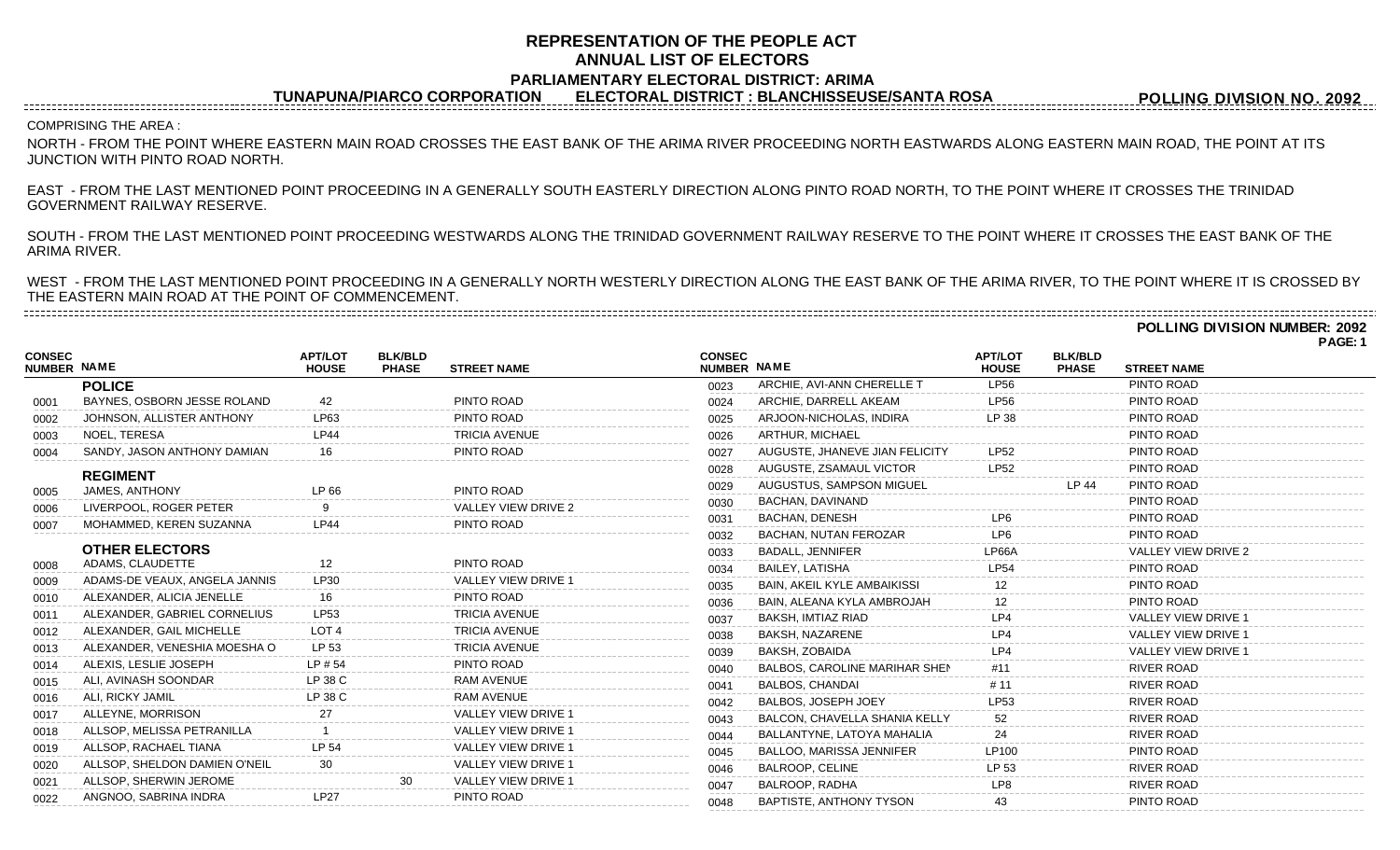| CONSEC<br><b>NUMBER NAME</b> |                               | <b>APT/LOT</b><br><b>HOUSE</b> | <b>BLK/BLD</b><br><b>PHASE</b> | <b>STREET NAME</b>   | <b>CONSEC</b><br><b>NUMBER NAME</b> |                                 | <b>APT/LOT</b><br><b>HOUSE</b> | <b>BLK/BLD</b><br><b>PHASE</b> | <b>STREET NAME</b>   | <b>PAGE: 2</b> |
|------------------------------|-------------------------------|--------------------------------|--------------------------------|----------------------|-------------------------------------|---------------------------------|--------------------------------|--------------------------------|----------------------|----------------|
| 0049                         | BAPTISTE, HOPE ALISHA         | LP <sub>2</sub>                |                                | VALLEY VIEW DRIVE 1  | 0093                                | CHANDASS, JANELLE MICHELENE     |                                | LP4B                           | VALLEY VIEW DRIVE 1  |                |
| 0050                         | BARRIMOND, KIZZY GLORIANN     | LP34                           |                                | VALLEY VIEW DRIVE 1  | 0094                                | CHANDASS, JOHN                  | LP 4B                          |                                | VALLEY VIEW DRIVE 1  |                |
| 0051                         | BECKLES, LYNDON ASHBY         | 16                             |                                | PINTO ROAD           | 0095                                | CHANDASS, JUNIOR JOHN           | LP4B                           |                                | VALLEY VIEW DRIVE 1  |                |
| 0052                         | <b>BENJAMIN, CYRIL</b>        | 12                             |                                | PINTO ROAD           | 0096                                | CHANDASS, SHAFFINA              | LP 48                          |                                | VALLEY VIEW DRIVE 1  |                |
| 0053                         | BENJAMIN, MAURICE CALVIN      | 12                             |                                | PINTO ROAD           | 0097                                | <b>CHANDASS, TREVOR</b>         | LP4B                           |                                | VALLEY VIEW DRIVE 1  |                |
| 0054                         | BERNARD, AVIANNE BRIDGET S    | LP36                           |                                | PINTO ROAD           | 0098                                | CHARLES, AKEIL KYLE ANDY        | #10                            |                                | PINTO ROAD           |                |
| 0055                         | BERNARD, DARIEON KELLON       | LP35                           |                                | PINTO ROAD           | 0099                                | CHARLES, JOSHUA KERVIN          | <b>LP44</b>                    |                                | PINTO ROAD           |                |
| 0056                         | BERNARD, EVANS                | LP 36                          |                                | PINTO ROAD           | 0100                                | <b>CHARLES, MATTHEW ERIC</b>    | LP52                           |                                | <b>RIVER ROAD</b>    |                |
| 0057                         | BERNARD, KEVON                | 36                             |                                | PINTO ROAD           | 0101                                | CHARLES, ODELL PIUS             | <b>LP56</b>                    |                                | PINTO ROAD           |                |
| 0058                         | BERNARD, STEPHEN              | LP 40                          |                                | PINTO ROAD           | 0102                                | CHARLES, ODESSA                 | LP 42                          |                                | PINTO ROAD           |                |
| 0059                         | BERNARD, STEPHEN QUADO        | 36                             |                                | PINTO ROAD           | 0103                                | <b>CHARLES, PHILBERT GERARD</b> | <b>LP56</b>                    |                                | PINTO ROAD           |                |
| 0060                         | BERNARDO, RAYON RAYMOND H     | 12A                            |                                | PINTO ROAD           | 0104                                | CHARLES-OROSCO, CAROL           | LP 56                          |                                | PINTO ROAD           |                |
| 0061                         | BHARATH, DINAAE NYLA          | 22A                            |                                | <b>RIVER ROAD</b>    | 0105                                | CLARKE, ALANA KERRY-ANN         | 18                             |                                | PINTO ROAD           |                |
| 0062                         | BLACKMAN, KEITH JR            | <b>LP52</b>                    |                                | <b>RIVER ROAD</b>    | 0106                                | CLARKE, ANNETTE ANGELA          | 24                             |                                | <b>RIVER ROAD</b>    |                |
| 0063                         | BLACKMAN, KEVA-ANN MARIEL     | #18                            | <b>LP50</b>                    | <b>RIVER ROAD</b>    | 0107                                | <b>CLARKE, CLEVONNE ALBERT</b>  | LP52                           |                                | <b>RIVER ROAD</b>    |                |
| 0064                         | BLACKMAN, MARVIN EUGENE       | 52                             |                                | RIVER ROAD           | 0108                                | <b>CLARKE, GARFIELD ANTHONY</b> |                                |                                | <b>RIVER ROAD</b>    |                |
| 0065                         | <b>BLAKE, SAHAI EUNICE</b>    | 7                              |                                | RIVER ROAD           | 0109                                | <b>CLARKE, KEVIN ROBERT</b>     | 24                             |                                | <b>RIVER ROAD</b>    |                |
| 0066                         | BLUCHER-KILGOUR, CASSILDA     | <b>LP52</b>                    |                                | RIVER ROAD           | 0110                                | CLARKE, MARY                    |                                | 18                             | PINTO ROAD           |                |
| 0067                         | BOODOOSINGH-DANIEL, AMANDA    | LP 4A                          |                                | VALLEY VIEW DRIVE 1  | 0111                                | <b>CLARKE, MATTHEW</b>          | 16                             |                                | PINTO ROAD           |                |
| 0068                         | BOODRAM, AMRITA               | LP45                           |                                | PINTO ROAD           | 0112                                | <b>CLARKE, NIGEL SHAWN</b>      | <b>LP 24</b>                   |                                | <b>RIVER ROAD</b>    |                |
| 0069                         | BOODRAM, CHANAWATIE           | <b>LP45</b>                    |                                | PINTO ROAD           | 0113                                | <b>CLEMENT, CARLENE</b>         | LP 63                          |                                | PINTO ROAD           |                |
| 0070                         | BOODRAM, HARDAT               | LP 45                          |                                | PINTO ROAD           | 0114                                | CLEMENT-RAMKELLAWAN, ARLENE     | LP 36                          |                                | PINTO ROAD           |                |
| 0071                         | BOODRAM, SHANENAN             | <b>LP45</b>                    |                                | PINTO ROAD           | 0115                                | COLLINGWOOD, KASHIFF SAMUEL     |                                | 67                             | PINTO ROAD           |                |
| 0072                         | BOODRAM, SHAWN                | LP #45                         |                                | PINTO ROAD           | 0116                                | CONSTANTINE, JAMIE-LEE TONI     | 34A                            |                                | PINTO ROAD           |                |
| 0073                         | BORDE-CHARLES, SUSAN          | <b>LP56</b>                    |                                | PINTO ROAD           | 0117                                | CUMBERBATCH, ELIZABETH          | 10                             |                                | PINTO ROAD           |                |
| 0074                         | BREWSTER, JAMAL               | #36                            |                                | PINTO ROAD           | 0118                                | CUMBERBATCH, GARY RUDOLPH       |                                |                                | PINTO ROAD           |                |
| 0075                         | BROWN, ADELINE                | LP24                           |                                | PINTO ROAD           | 0119                                | DANIEL, DANAH NISHA             |                                |                                | VALLEY VIEW DRIVE 1  |                |
| 0076                         | CABRALIS, JULIAN              | LP46                           |                                | PINTO ROAD           | 0120                                | DANIEL, DARREL KEITH            |                                | 6                              | VALLEY VIEW DRIVE 2  |                |
| 0077                         | CABRALIS, NAOMI KIKISHA       | LP 51                          |                                | PINTO ROAD           | 0121                                | DANIEL, EMAN                    | LP#6                           |                                | VALLEY VIEW DRIVE 2  |                |
| 0078                         | CABRERA, EDRIDGE              | 6                              |                                | VALLEY VIEW DRIVE 1  | 0122                                | DANIEL, ERARD RANDON            |                                |                                | PINTO ROAD           |                |
| 0079                         | CAESAR, BEVERLY ANDLINE       | LP44                           |                                | PINTO ROAD           | 0123                                | DANIEL, JOHN                    |                                |                                | VALLEY VIEW DRIVE 1  |                |
| 0080                         | CAESAR, KYLE DARYL            | LP 44                          |                                | <b>TRICIA AVENUE</b> | 0124                                | DANIEL, JOYCE                   |                                |                                | VALLEY VIEW DRIVE 1  |                |
| 0081                         | CALDER, DARKIM MICHAEL        | <b>LP27</b>                    |                                | PINTO ROAD           | 0125                                | DANIEL, KEVIN DILLON            |                                |                                | VALLEY VIEW DRIVE 2  |                |
| 0082                         | CALDON, KENNY FELIX           | LP46                           |                                | PINTO ROAD           | 0126                                | DANIEL, RENNISON HAYDN          |                                |                                | VALLEY VIEW DRIVE 1  |                |
| 0083                         | CARRERA, CHRISTOPHER JASON    | LP 54                          |                                | VALLEY VIEW DRIVE 1  | 0127                                | DANIEL, ZORINA                  |                                |                                | VALLEY VIEW DRIVE 2  |                |
| 0084                         | CARRERA, LEON GABRI NATHANIEI |                                |                                | VALLEY VIEW DRIVE 1  | 0128                                | DAVIS MILLINGTON, ANN MARIE     | LP 44                          |                                | PINTO ROAD           |                |
| 0085                         | CATON, ABRAHAM                | LP36                           |                                | PINTO ROAD           | 0129                                | DE GALE, CHRISTINE              |                                |                                | PINTO ROAD           |                |
| 0086                         | CATON, KEVIN JOHNSON GEORGE   | LP36                           |                                | PINTO ROAD           | 0130                                | DE GALE, SHERWIN MATTHEW        |                                |                                | PINTO ROAD           |                |
| 0087                         | CATON, MARILYN THERESA        | LP36                           |                                | PINTO ROAD           | 0131                                | DE LEON, CANDICE MELISSA        | LOT <sub>4</sub>               |                                | <b>TRICIA AVENUE</b> |                |
| 0088                         | CATON, PETER                  | LP36                           |                                | PINTO ROAD           | 0132                                | DEORAJ, KENNETH KENNY           | 11                             |                                | <b>RIVER ROAD</b>    |                |
| 0089                         | CATON, SHENELLE ABIGAIL       | LP#40                          |                                | PINTO ROAD           | 0133                                | DEORAJ, POONWATEE               |                                |                                | <b>RIVER ROAD</b>    |                |
| 0090                         | CAYONNE, KAYEN KIRK           | LP 44                          |                                | PINTO ROAD           | 0134                                | DEOSARAN-GOBINDAH, DEBBIE       | LP6                            |                                | VALLEY VIEW DRIVE 1  |                |
| 0091                         | CAYONNE, KAYLA THELECA        | LP 44                          |                                | PINTO ROAD           | 0135                                | DIAZ, FLORENCE OLIVIA           | <b>LP47</b>                    |                                | PINTO ROAD           |                |
| 0092                         | CAYONNE, KEVON KIRK           | 44                             |                                | PINTO ROAD           | 0136                                | DIAZ, LYDIA OCEAN SHANTEL       | LP 47                          |                                | PINTO ROAD           |                |
|                              |                               |                                |                                |                      |                                     |                                 |                                |                                |                      |                |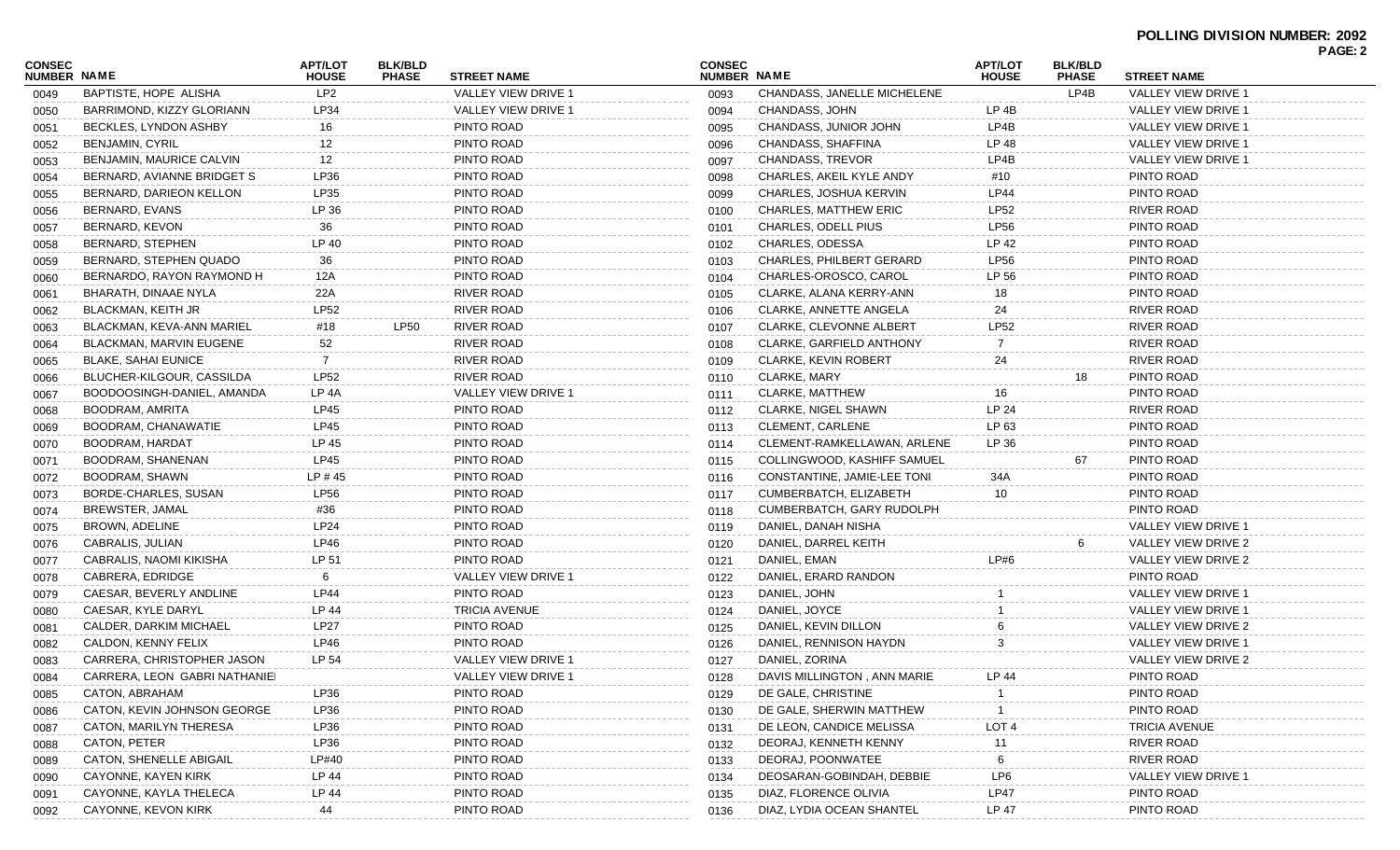| <b>CONSEC</b><br><b>NUMBER NAME</b> |                                      | <b>APT/LOT</b><br><b>HOUSE</b> | <b>BLK/BLD</b><br><b>PHASE</b> | <b>STREET NAME</b>       | <b>CONSEC</b><br>NUMBER NAME |                                     | <b>APT/LOT</b><br><b>HOUSE</b> | <b>BLK/BLD</b><br><b>PHASE</b> | <b>STREET NAME</b>   | . AVL. J |
|-------------------------------------|--------------------------------------|--------------------------------|--------------------------------|--------------------------|------------------------------|-------------------------------------|--------------------------------|--------------------------------|----------------------|----------|
| 0137                                | DICKERSON, MOLLY                     |                                |                                | PINTO ROAD               | 0181                         | <b>GONZALES, KENTON DARYL</b>       | LP43                           |                                | PINTO ROAD           |          |
| 0138                                | DU FEAL, CURT MC CLEAN C             |                                | 12 <sup>°</sup>                | PINTO ROAD               | 0182                         | <b>GONZALES, KESTON LYNDON</b>      | LP43                           |                                | PINTO ROAD           |          |
| 0139                                | DUFEAL, PAULINE                      | 12                             |                                | PINTO ROAD               | 0183                         | GONZALES, SHELDON ANTHONY           | LP43                           |                                | PINTO ROAD           |          |
| 0140                                | DUFEAL SALICK, JAMIE JENELLE         | 12                             |                                | PINTO ROAD               | 0184                         | GONZALES-DUFF, JENEVIEVE C          | LP43                           |                                | PINTO ROAD           |          |
| 0141                                | DUNCAN, BRITHNEY TISHIA              | 37                             |                                | PINTO ROAD               | 0185                         | GOODRIDGE, JOSHUA CHRISTIAN L       | #17                            |                                | VALLEY VIEW DRIVE 1  |          |
| 0142                                | EDWARDS, CANDICE LAUREN              | LP62A #12                      |                                | PINTO ROAD               | 0186                         | GOODRIDGE, KASHMI VIDIYA            |                                |                                | VALLEY VIEW DRIVE 1  |          |
| 0143                                | EDWARDS, CARLEEN MARISA              | 12                             |                                | PINTO ROAD               | 0187                         | <b>GOODRIDGE, USTON NORDMAN</b>     | LP4AB                          |                                | VALLEY VIEW DRIVE 1  |          |
| 0144                                | EDWARDS, COLEEN ANEIKA               | #12                            |                                | PINTO ROAD               | 0188                         | GOPAULSINGH, LEONARD                | LP6                            |                                | PINTO ROAD           |          |
| 0145                                | EDWARDS, COLIN MATHEW                | 12                             |                                | PINTO ROAD               | 0189                         | GOSEIN, ASHA HEMRAJI                | 20                             |                                | PINTO ROAD           |          |
| 0146                                | EDWARDS, DENISE DONNA                | - 1                            |                                | VALLEY VIEW DRIVE 1      | 0190                         | GOSEIN, SARAH MARIE                 | LP 61                          | #21                            | PINTO ROAD           |          |
| 0147                                | FARFAN, DEBBIE-ANN CAMILLE           | #4B                            |                                | VALLEY VIEW DRIVE 1      | 0191                         | GOSEIN, VIKASH NITHUM               | 20                             |                                | PINTO ROAD           |          |
| 0148                                | FELIX, ARDEN COLLIN                  | LP24                           |                                | RIVER ROAD               | 0192                         | GOSEIN, VISHAL AKASH                | 20                             |                                | PINTO ROAD           |          |
| 0149                                | FELIX, STEPHON                       | 22A                            |                                | RIVER ROAD               | 0193                         | GOSINE, KRISHANTA VASHA             | 20 B                           |                                | PINTO ROAD           |          |
| 0150                                | FERMIN, EULA CHRISTINE C             | 27                             |                                | PINTO ROAD               | 0194                         | <b>GOSINE, NICK HERBERT</b>         | 20                             |                                | PINTO ROAD           |          |
| 0151                                | FERMIN, KEITH KIERAN                 | 27                             |                                | PINTO ROAD               | 0195                         | GRIFFITH, BERNARD ABIDA             | 6                              |                                | VALLEY VIEW DRIVE 1  |          |
| 0152                                | FORTUNE, ANTON SHAQUILLE             | 36                             |                                | PINTO ROAD               | 0196                         | <b>GRIFFITH, MONICA</b>             |                                |                                | VALLEY VIEW DRIVE 2  |          |
| 0153                                | FORTUNE, AYANA KELLYSHA              | 7                              |                                | PINTO ROAD               | 0197                         | <b>GRIFFITH, SHERMIA FAITH</b>      | LP 32                          |                                | VALLEY VIEW DRIVE 1  |          |
| 0154                                | FORTUNE, KYLE LLUEGE                 | 7                              |                                | PINTO ROAD               | 0198                         | <b>GRIFFITH, TEVIN KEVON</b>        |                                |                                | VALLEY VIEW DRIVE 1  |          |
| 0155                                | FORTUNE, NIGEL STANISCLAUS           | 7                              |                                | PINTO ROAD               | 0199                         | <b>GRIFFITH-LIVERPOOL, TRICIA F</b> | LP9                            |                                | VALLEY VIEW DRIVE 2  |          |
| 0156                                | FRANCETTE, DAVID                     | LP 50                          |                                | PINTO ROAD               | 0200                         | GUEVARA, SOPHIA MARIA               | 41                             |                                | PINTO ROAD           |          |
| 0157                                | FRANCIS, ANTHONY JOSIAH              | #1                             |                                | <b>EASTERN MAIN ROAD</b> | 0201                         | GUY, KESHAWN MICHAEL JOSHUA         | LP62                           |                                | PINTO ROAD           |          |
| 0158                                | <b>FRANCIS, RONALD PHILIP</b>        | 21                             |                                | RIVER ROAD               | 0202                         | GUY, WAYNE SIMON                    |                                |                                | PINTO ROAD           |          |
| 0159                                | GABRIEL, WAYNE                       | 12                             |                                | PINTO ROAD               | 0203                         | HACKETT, TYRESE MARVIN              | LP#48                          |                                | PINTO ROAD           |          |
| 0160                                | GANPAT, CELIN CANDIS                 | LP 53                          | 11                             | RIVER ROAD               | 0204                         | HACKSHAW, DEREK LAURENCE            | LP 4A                          |                                | VALLEY VIEW DRIVE 1  |          |
| 0161                                | GANPAT, SOOJASE                      | #67                            |                                | PINTO ROAD               | 0205                         | HALL, HENRY                         | <b>LP51</b>                    |                                | PINTO ROAD           |          |
| 0162                                | GARCIA, ABDULLAH AZIZ                | LP 36                          |                                | PINTO ROAD               | 0206                         | HANOOMAN, MIRIAM                    |                                |                                | PINTO ROAD           |          |
| 0163                                | <b>GARCIA, ANTHONY CURTIS ROYST(</b> | 12                             |                                | PINTO ROAD               | 0207                         | HARPER, ROSITA                      | 12A                            |                                | PINTO ROAD           |          |
| 0164                                | GARCIA, ELBRIDGE F I JR              | <b>LP40</b>                    |                                | PINTO ROAD               | 0208                         | HARRICHAN, RITESH                   |                                |                                | VALLEY VIEW DRIVE 1  |          |
| 0165                                | GARCIA, KEVIN SHAKA MARCUS           |                                | LP 40                          | PINTO ROAD               | 0209                         | HENRY, ROGER RODNEY                 |                                |                                | <b>TRICIA AVENUE</b> |          |
| 0166                                | <b>GARCIA, OSWALD IRVING</b>         | LP40                           |                                | PINTO ROAD               | 0210                         | HENRY, SEAN NICHOLAS RAWLE          |                                |                                | <b>TRICIA AVENUE</b> |          |
| 0167                                | <b>GARCIA, TAAHIRA</b>               | LP36                           |                                | PINTO ROAD               | 0211                         | HENRY, SIMON OCEAN NICK             | OPP LP 53                      |                                | <b>TRICIA AVENUE</b> |          |
| 0168                                | GARCIA, YOSEF ENU                    | LP40                           |                                | PINTO ROAD               | 0212                         | HERNANDEZ, JANETTE                  |                                |                                | PINTO ROAD           |          |
| 0169                                | GARCIA-MODESTE, MAKEDA ALIYAI        | LP #36                         |                                | PINTO ROAD               | 0213                         | HILL, MYSTIQUE GAIL ANNA MARIA      | LP42                           |                                | PINTO ROAD           |          |
| 0170                                | <b>GASKIN, CARL</b>                  | #48                            |                                | PINTO ROAD               | 0214                         | HILLS, ATIBA BYRON FULTON           |                                | LOT 4                          | <b>TRICIA AVENUE</b> |          |
| 0171                                | <b>GEORGE, MATTHEW V</b>             | #5                             |                                | RIVER ROAD               | 0215                         | HINDS, GLORIA                       | 6                              |                                | VALLEY VIEW DRIVE 1  |          |
| 0172                                | GHANY-MORRIS, VERINA                 |                                |                                | PINTO ROAD               | 0216                         | HINDS, KERN DANIEL                  |                                |                                | VALLEY VIEW DRIVE 1  |          |
| 0173                                | GITTENS LA RODE, JOY ANN             | LP <sub>2</sub>                |                                | PINTO ROAD               | 0217                         | HINDS, KERNEL ISAIAH                |                                |                                | VALLEY VIEW DRIVE 1  |          |
| 0174                                | <b>GLYNN, JABARI ANTON</b>           | LP44                           |                                | PINTO ROAD               | 0218                         | HINDS, KOBY DAVID                   | LP 32                          |                                | VALLEY VIEW DRIVE 1  |          |
| 0175                                | GLYNN, JESSE ANFERNEE                | LP44                           |                                | <b>TRICIA AVENUE</b>     | 0219                         | HINDS, SELINA KADISHA               | LP 57                          |                                | PINTO ROAD           |          |
| 0176                                | GOBINDAH, JOSHUA AJAY                |                                |                                | VALLEY VIEW DRIVE 1      | 0220                         | HORSFORD, DAYSHA LAVAUGHN           | LP 44                          |                                | VALLEY VIEW DRIVE 1  |          |
| 0177                                | GOBINDAH, RAMRAJ                     | 9                              |                                | VALLEY VIEW DRIVE 1      | 0221                         | HUGGINS, ENA                        |                                |                                | RIVER ROAD           |          |
| 0178                                | GOMEZ, ONELL NAKITA                  |                                |                                | PINTO ROAD               | 0222                         | HUGGINS, JASON KELVIN               | 5                              |                                | <b>RIVER ROAD</b>    |          |
| 0179                                | GOMEZ-LA RODE, JEMMA GRACE E         | 2                              |                                | PINTO ROAD               | 0223                         | HUNTE, DEBRA                        | LP 36                          |                                | PINTO ROAD           |          |
| 0180                                | GONZALES, FELICITY                   | LP43                           |                                | PINTO ROAD               | 0224                         | JAGESHAR, WENDY                     | 27                             |                                | PINTO ROAD           |          |
|                                     |                                      |                                |                                |                          |                              |                                     |                                |                                |                      |          |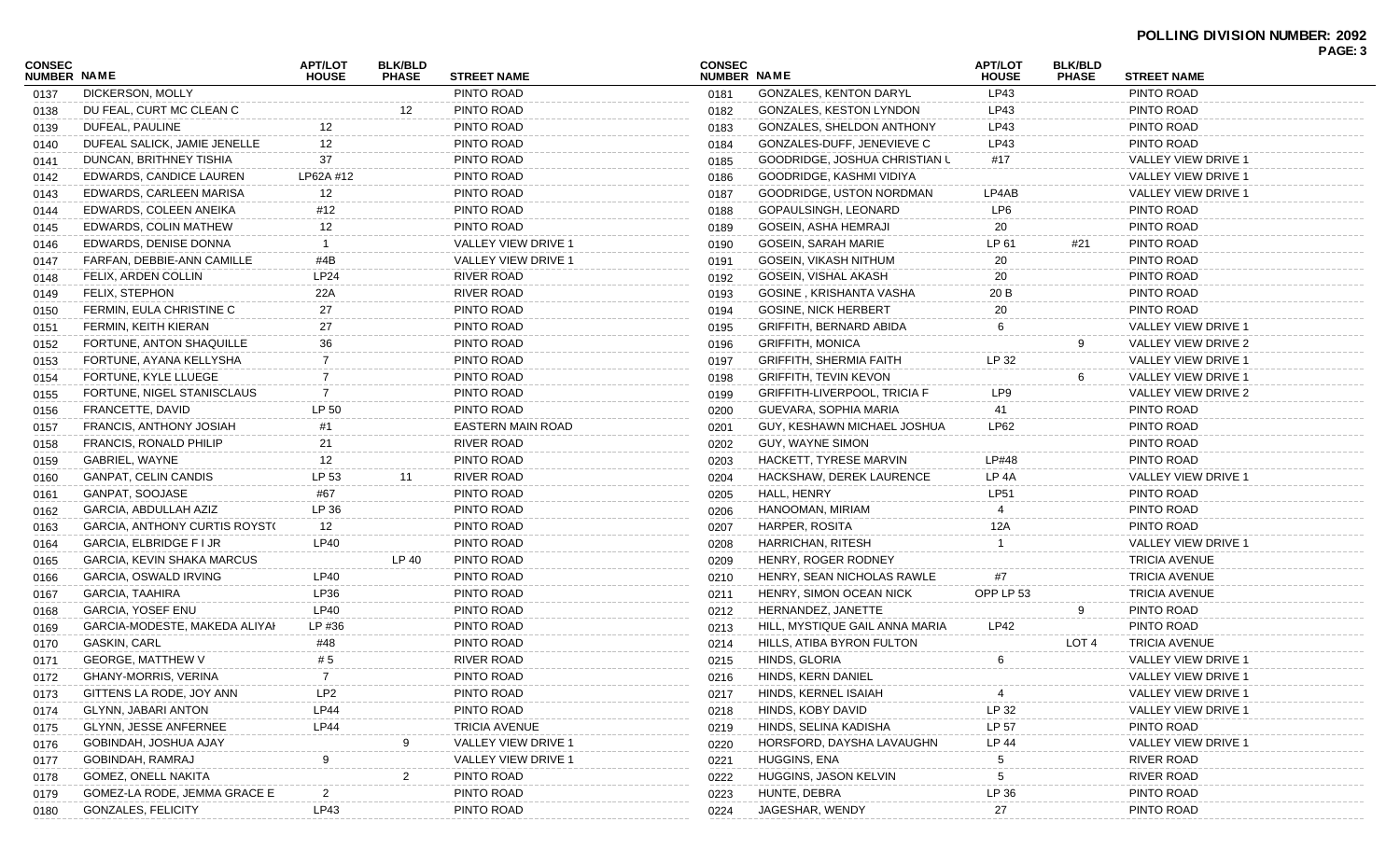|                              |                               |                                |                                |                            |                              |                                |                                |                                |                     | PAGE: 4 |
|------------------------------|-------------------------------|--------------------------------|--------------------------------|----------------------------|------------------------------|--------------------------------|--------------------------------|--------------------------------|---------------------|---------|
| CONSEC<br><b>NUMBER NAME</b> |                               | <b>APT/LOT</b><br><b>HOUSE</b> | <b>BLK/BLD</b><br><b>PHASE</b> | <b>STREET NAME</b>         | <b>CONSEC</b><br>NUMBER NAME |                                | <b>APT/LOT</b><br><b>HOUSE</b> | <b>BLK/BLD</b><br><b>PHASE</b> | <b>STREET NAME</b>  |         |
| 0225                         | JAMES, AZARIAH KADESH         |                                |                                | <b>RIVER ROAD</b>          | 0269                         | KING-JONES, MICHELE RACHEAL    | <b>LP50</b>                    |                                | <b>RIVER ROAD</b>   |         |
| 0226                         | JAMES, DIANNE                 | <b>LP66</b>                    |                                | VALLEY VIEW DRIVE 2        | 0270                         | LA RODE, FABIEN STEPHEN        |                                |                                | PINTO ROAD          |         |
| 0227                         | JAMES, GLORIA                 |                                |                                | <b>RIVER ROAD</b>          | 0271                         | LA RODE, GEORGE                | 2                              |                                | PINTO ROAD          |         |
| 0228                         | JAMES, JOEL DARION ANTHONY    | #9                             |                                | VALLEY VIEW DRIVE 2        | 0272                         | LA RODE, JOEL JOEVAN DENZIL    | #2                             |                                | PINTO ROAD          |         |
| 0229                         | JAMES, LUTCHMIN SAYANA        | <b>LP51</b>                    |                                | <b>RIVER ROAD</b>          | 0273                         | LA RODE, LAWRENCE              | LOT <sub>2</sub>               |                                | PINTO ROAD          |         |
| 0230                         | JAMES, MAKEDA NATHALIA        | 4 B                            |                                | VALLEY VIEW DRIVE 1        | 0274                         | LA RODE, MARLON LAWRENCE       | LP <sub>5</sub>                |                                | VALLEY VIEW DRIVE 1 |         |
| 0231                         | JAMES, SADDIE SELENA          | 34A                            |                                | PINTO ROAD                 | 0275                         | LA RODE, MERVYN ALFREDO        | 2                              |                                | PINTO ROAD          |         |
| 0232                         | JAMES, SALINAS ATON           |                                |                                | <b>RIVER ROAD</b>          | 0276                         | LA RODE, STEPHEN               | 2                              |                                | PINTO ROAD          |         |
| 0233                         | JAMES, SILVAN PAUL            | 34A                            |                                | PINTO ROAD                 | 0277                         | LA RODE, STEPHEN TESFA         | #2                             |                                | PINTO ROAD          |         |
| 0234                         | JENKINS, KATESHA              | 10                             |                                | PINTO ROAD                 | 0278                         | LA RODE-DAVIS, RENESHA         | 2                              |                                | PINTO ROAD          |         |
| 0235                         | JEROMEY, URIEL ISRAEL         | 43                             |                                | PINTO ROAD                 | 0279                         | LAIDLOW, MARVA ANGELA          | <b>LP50</b>                    |                                | <b>RIVER ROAD</b>   |         |
| 0236                         | JOHN, CRYSTAL ANGEL           | <b>LP40</b>                    |                                | PINTO ROAD                 | 0280                         | LAKAI-CHANDASS, KAMAWATTIE     | 13                             |                                | VALLEY VIEW DRIVE 1 |         |
| 0237                         | JOHN, EVEREST                 | LP40                           |                                | PINTO ROAD                 | 0281                         | LALLA BOODRAM, JANICE          | LP 42                          |                                | PINTO ROAD          |         |
| 0238                         | JOHN, GABRIEL TYRESE          | <b>LP44</b>                    |                                | <b>TRICIA AVENUE</b>       | 0282                         | LARODE, GASTON DAVID           | #2                             |                                | PINTO ROAD          |         |
| 0239                         | JOHN, IVY                     | LP40                           |                                | PINTO ROAD                 | 0283                         | LE BLANC, BOBISH               | <b>LP52</b>                    |                                | <b>RIVER ROAD</b>   |         |
| 0240                         | JOHN, RIA MARIA               | LP56                           |                                | PINTO ROAD                 | 0284                         | LE BLANC, GEORGE               | LP 54                          |                                | PINTO ROAD          |         |
| 0241                         | JOHN, STEPHEN                 | LP 40 1161                     |                                | PINTO ROAD                 | 0285                         | LE BLANC, HERMAN               | <b>LP52</b>                    |                                | <b>RIVER ROAD</b>   |         |
| 0242                         | JOHN-JOSEPH, ANTONIA          |                                |                                | <b>VALLEY VIEW DRIVE 1</b> | 0286                         | LE BLANC, NEIL ERNEST          | 33                             |                                | <b>RIVER ROAD</b>   |         |
| 0243                         | JOHNSON, ANTHONY GASTON       | LP 63                          |                                | PINTO ROAD                 | 0287                         | LE BLANC, ROBERT               | <b>LP52</b>                    |                                | <b>RIVER ROAD</b>   |         |
| 0244                         | JOSEPH, AMANDA                | 27                             | <b>LP59</b>                    | PINTO ROAD                 | 0288                         | LE BLANC-THOMAS, ERICA         | <b>LP27</b>                    |                                | PINTO ROAD          |         |
| 0245                         | JOSEPH, ANSELM                | 29                             |                                | <b>VALLEY VIEW DRIVE 1</b> | 0289                         | LEWIS, ANESIA                  | 20                             |                                | VALLEY VIEW DRIVE 1 |         |
| 0246                         | JOSEPH, BRIAN PATRICK         |                                | 14                             | VALLEY VIEW DRIVE 2        | 0290                         | LEWIS, CLINT DELL              | LP 46                          |                                | VALLEY VIEW DRIVE 1 |         |
| 0247                         | JOSEPH, CRYSTAL AVALON        | LP 34                          |                                | VALLEY VIEW DRIVE 1        | 0291                         | LEWIS, JESSICA                 | 20                             |                                | VALLEY VIEW DRIVE 1 |         |
| 0248                         | JOSEPH, KAARA                 | LP 4A-1                        |                                | VALLEY VIEW DRIVE 1        | 0292                         | LEWIS, NICOLAI DELL            | LP 51                          |                                | VALLEY VIEW DRIVE 1 |         |
| 0249                         | <b>JOSEPH, KENDELL</b>        |                                | LP 30                          | VALLEY VIEW DRIVE 1        | 0293                         | LEWIS, PARBATEE                | 17                             |                                | VALLEY VIEW DRIVE 1 |         |
| 0250                         | JOSEPH, KENDRICKSON EDMUND    | LP4A                           |                                | VALLEY VIEW DRIVE 1        | 0294                         | LEZAMA, HOLLIS RUBELTO         |                                | 37                             | PINTO ROAD          |         |
| 0251                         | JOSEPH, MARY MADELENE         | LOT#33ALP4                     |                                | PINTO ROAD                 | 0295                         | LEZAMA, JOHN JUNIOR            | <b>LP57</b>                    |                                | PINTO ROAD          |         |
| 0252                         | JOSEPH SPRINGER, ALICIA V D   | LP25                           |                                | PINTO ROAD                 | 0296                         | LEZAMA, SARAFINA CELINE        | #27                            |                                | VALLEY VIEW DRIVE 1 |         |
| 0253                         | <b>JULES, COSMOS</b>          | 10                             |                                | PINTO ROAD                 | 0297                         | LEZAMA, SHAMAR SHANQUE         | #27                            |                                | VALLEY VIEW DRIVE 1 |         |
| 0254                         | <b>JULES, DERRON GEORGE</b>   | LP 10                          |                                | PINTO ROAD                 | 0298                         | LEZAMA-MUNGAL, ELIZABETH CHEF  | 12                             |                                | PINTO ROAD          |         |
| 0255                         | <b>JULES, DINIKA FAITH</b>    | #10                            |                                | PINTO ROAD                 | 0299                         | LI SIRJU, CAROL                | LP6                            |                                | PINTO ROAD          |         |
| 0256                         | KALLOO, AARON AVESH           | $\#7$                          |                                | VALLEY VIEW DRIVE 1        | 0300                         | LINDSAY-MILLINGTON, SUSAN SELM | LP 44                          |                                | PINTO ROAD          |         |
| 0257                         | KALLOO, ANGELA DIANNE         |                                |                                | VALLEY VIEW DRIVE 1        | 0301                         | LIVERPOOL, ANN                 | LP 24                          |                                | PINTO ROAD          |         |
| 0258                         | KALLOO, FRANKLYN RAMLAL       |                                |                                | VALLEY VIEW DRIVE 1        | 0302                         | LIVERPOOL, DARNEL DOMNIC       | 10                             |                                | PINTO ROAD          |         |
| 0259                         | KALLOO, KARISHMA ANGELIE      | LOT6                           |                                | VALLEY VIEW DRIVE 1        | 0303                         | LIVERPOOL, DENIQUE AKUA        | #10                            |                                | PINTO ROAD          |         |
| 0260                         | KANGALEE, BILLY               | 29                             |                                | VALLEY VIEW DRIVE 1        | 0304                         | LIVERPOOL, DENISE EASTLETT N   | 10                             |                                | PINTO ROAD          |         |
| 0261                         | KANGALEE, PATRICIA            | 24                             |                                | VALLEY VIEW DRIVE 1        | 0305                         | LIVERPOOL, HENRY MARTIN        | 10                             |                                | PINTO ROAD          |         |
| 0262                         | KARIAH, SAMDAYE               | <b>LP50</b>                    |                                | <b>RIVER ROAD</b>          | 0306                         | LIVERPOOL, JEAN AURELIA        |                                |                                | PINTO ROAD          |         |
| 0263                         | KELLY, TENIKIA ABIOLA CHRISTY | #7                             |                                | <b>RIVER ROAD</b>          | 0307                         | LIVERPOOL, MONTINI PAUL        | 6                              |                                | PINTO ROAD          |         |
| 0264                         | KERSHER, RICHARDO JOSEPH      | -7                             |                                | RIVER ROAD                 | 0308                         | LIVERPOOL, NEIL CARLOS         | <b>LP37</b>                    |                                | PINTO ROAD          |         |
| 0265                         | KHAN, RAHAMAT MAJID JR        | LP4                            |                                | VALLEY VIEW DRIVE 1        | 0309                         | LIVERPOOL, NOLASCO             | LP 24                          |                                | PINTO ROAD          |         |
| 0266                         | KHAN, WAHEEDA                 | LP14                           |                                | VALLEY VIEW DRIVE 1        | 0310                         | LIVERPOOL, TIA MADELEINE       | #12                            |                                | PINTO ROAD          |         |
| 0267                         | KHAN, ZITOON                  | LP4                            |                                | VALLEY VIEW DRIVE 1        | 0311                         | LIVERPOOL, TIMOTHY CAMERON     | <b>LP37</b>                    |                                | PINTO ROAD          |         |
| 0268                         | KING, TRAVIS MCKENZIE         | APT <sub>1</sub>               | 19                             | PINTO ROAD                 | 0312                         | LIVERPOOL, TORI ELIZABETH R    | -6                             |                                | PINTO ROAD          |         |
|                              |                               |                                |                                |                            |                              |                                |                                |                                |                     |         |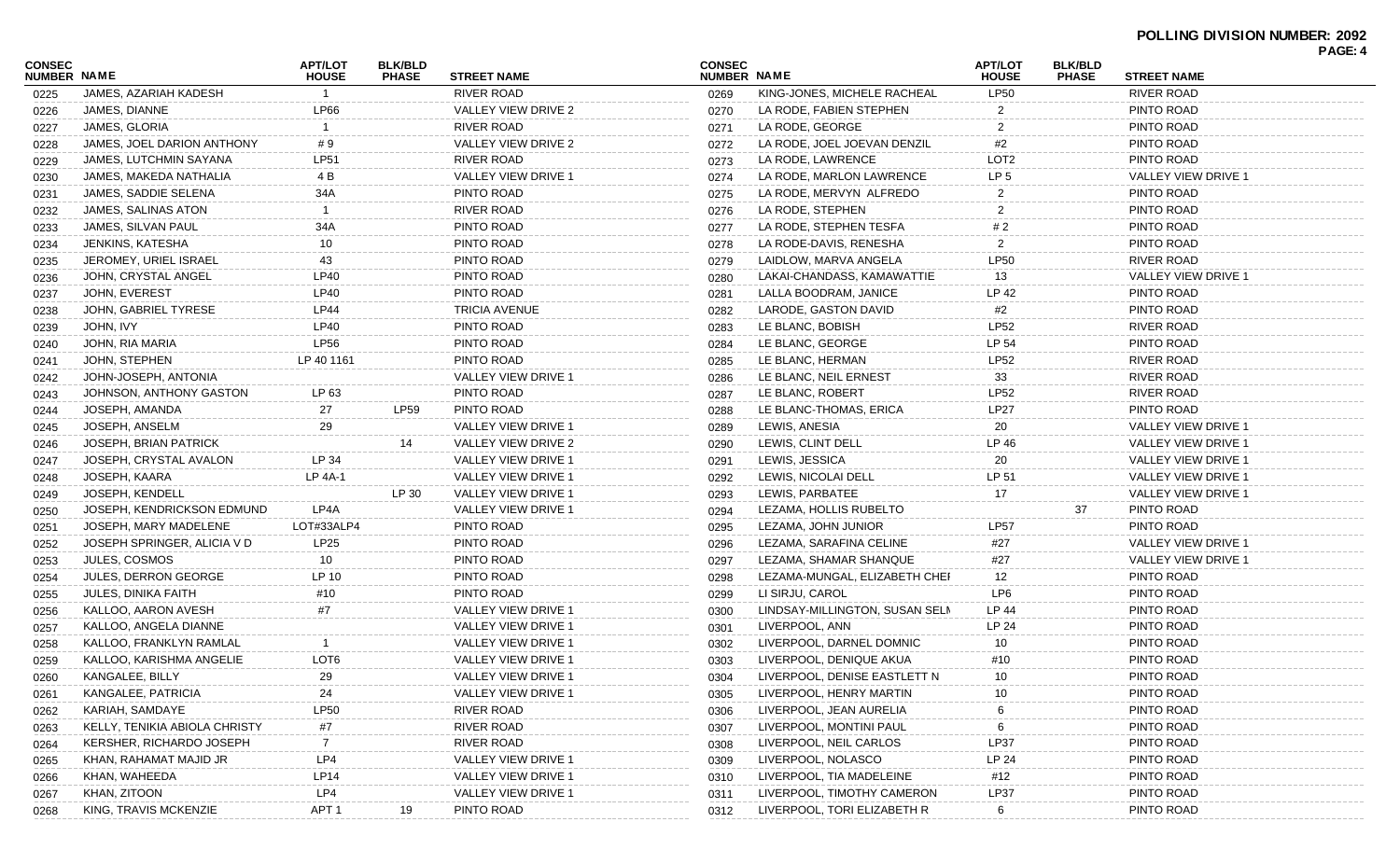| <b>CONSEC</b><br>NUMBER NAME |                               | <b>APT/LOT</b><br><b>HOUSE</b> | <b>BLK/BLD</b><br><b>PHASE</b> | <b>STREET NAME</b>         | <b>CONSEC</b><br>NUMBER NAME |                               | <b>APT/LOT</b><br><b>HOUSE</b> | <b>BLK/BLD</b><br><b>PHASE</b> | <b>STREET NAME</b>         |
|------------------------------|-------------------------------|--------------------------------|--------------------------------|----------------------------|------------------------------|-------------------------------|--------------------------------|--------------------------------|----------------------------|
| 0313                         | LIVERPOOL, TYLER SARAH        | 9                              |                                | VALLEY VIEW DRIVE 2        | 0357                         | MATTHEW, MARY                 | <b>LP55</b>                    |                                | PINTO ROAD                 |
| 0314                         | LIVERPOOL-BAPTISTE, ABIGAIL   | 6                              |                                | PINTO ROAD                 | 0358                         | MATTHEWS, KIZZY-ANN STACEY    | #16                            |                                | PINTO ROAD                 |
| 0315                         | LIVERPOOL-NORAY, KELLIE-ANN   | <b>LP24</b>                    |                                | PINTO ROAD                 | 0359                         | MC CLEAN, MAYLENE KYMOI       | 12A                            |                                | PINTO ROAD                 |
| 0316                         | LIVERPOOL-SUBERO, LINDA M     | 19B                            |                                | PINTO ROAD                 | 0360                         | MC DONALD, KELLY-ANNE CANDICE | 19                             |                                | PINTO ROAD                 |
| 0317                         | LIVERPOOL-THOMAS, GRACE       | -6                             |                                | PINTO ROAD                 | 0361                         | MC KENZIE, MAURICIA RHONDA    | 18                             |                                | PINTO ROAD                 |
| 0318                         | LOPEZ, RACHEL LAVERNE         |                                |                                | <b>VALLEY VIEW DRIVE 1</b> | 0362                         | MC MILLAN, AARON ASHLEY       | 19                             |                                | PINTO ROAD                 |
| 0319                         | LOPEZ, ROXANNE LYSTRA         | LP 57                          |                                | PINTO ROAD                 | 0363                         | MC MILLAN, ETHELBERT          | 19                             |                                | PINTO ROAD                 |
| 0320                         | LOVELACE-DEORAJ, KADY ANGELIC | 11                             |                                | <b>RIVER ROAD</b>          | 0364                         | MC MILLAN, KKIVI REYNOLD      |                                | 19                             | PINTO ROAD                 |
| 0321                         | MADHO, ALANA LINDA            | #6                             |                                | PINTO ROAD                 | 0365                         | MC MILLAN, RYAN SHELDON       |                                | 16                             | PINTO ROAD                 |
| 0322                         | MADOO, MARIA                  | 67                             |                                | PINTO ROAD                 | 0366                         | MC SWEEN, JEFFERSON COSMOS    | LP 54                          |                                | PINTO ROAD                 |
| 0323                         | MAHARAJ, NICHOLAS RICARDO P   |                                |                                | VALLEY VIEW DRIVE 2        | 0367                         | MIEUX, RAYMOND PHILLIP        | LP 39                          |                                | PINTO ROAD                 |
| 0324                         | MAHARAJ, ZENA                 |                                |                                | VALLEY VIEW DRIVE 2        | 0368                         | MILLER, KAFFI SHERICA ADANNA  |                                |                                | RIVER ROAD                 |
| 0325                         | MANES, TERRANCE ROGER         | # 54                           |                                | PINTO ROAD                 | 0369                         | MILLINGTON, ROCHELLE ACEE     | 44                             |                                | PINTO ROAD                 |
| 0326                         | MARAJ, JAIKUMAR               | -6                             |                                | PINTO ROAD                 | 0370                         | MILLINGTON, ROLAND CONRAD     | LP44                           |                                | PINTO ROAD                 |
| 0327                         | MARCANO, ANNALEE MONA-LISA    | LP4A                           |                                | VALLEY VIEW DRIVE 1        | 0371                         | MITCHELL, JEREMY ANDERSON     | <b>LP51</b>                    |                                | PINTO ROAD                 |
| 0328                         | MARCANO, DESTINY APRIL        | #8                             | LP2                            | RIVER ROAD                 | 0372                         | MITCHELL, KERWYN DON          | 2                              |                                | PINTO ROAD                 |
| 0329                         | MARCELLE, TIMOTHY TERRON      | LP 44                          |                                | PINTO ROAD                 | 0373                         | MITCHELL, NAOMI EVANGELINE    | <b>LP51</b>                    |                                | PINTO ROAD                 |
| 0330                         | MARINE, ALLISON MELISSA       | 40                             |                                | PINTO ROAD                 | 0374                         | MOHAMMED, ALEEM               |                                | 10                             | VALLEY VIEW DRIVE 1        |
| 0331                         | MARK, ASHTON IVAN             | <b>LP58</b>                    |                                | PINTO ROAD                 | 0375                         | MOHAMMED, ANTHONY ARNOLD      | LP <sub>4</sub>                |                                | <b>VALLEY VIEW DRIVE 1</b> |
| 0332                         | MARSHALL, SLANEY              | LP 53                          |                                | <b>RIVER ROAD</b>          | 0376                         | MOHAMMED, ANTON EDWARD        | #67                            |                                | PINTO ROAD                 |
| 0333                         | <b>MARTIN, GODDESS EANNA</b>  | 25                             |                                | PINTO ROAD                 | 0377                         | MOHAMMED, ANWAR               | <b>LP57</b>                    |                                | PINTO ROAD                 |
| 0334                         | MARTIN, MARLON ANTON          | 25                             |                                | PINTO ROAD                 | 0378                         | MOHAMMED, DARREN MARK         |                                |                                | VALLEY VIEW DRIVE 1        |
| 0335                         | <b>MARTIN, MICHAEL</b>        | 25                             |                                | PINTO ROAD                 | 0379                         | MOHAMMED, EUSTACE EMMANUEL    | <b>LP51</b>                    |                                | <b>TRICIA AVENUE</b>       |
| 0336                         | MARTIN, SHARION LITEESHA S    | 25                             |                                | PINTO ROAD                 | 0380                         | MOHAMMED, FAREED VINOD        | #1                             |                                | VALLEY VIEW DRIVE 1        |
| 0337                         | MARTIN, SHAWN PHILMORE        | # 25                           | LP 51                          | PINTO ROAD                 | 0381                         | MOHAMMED, FELICIA MAYIA NAMOI | 21                             |                                | VALLEY VIEW DRIVE 1        |
| 0338                         | MARTINEZ, DENISE HETTY A      | 24                             |                                | VALLEY VIEW DRIVE 1        | 0382                         | MOHAMMED, FERAZ               |                                |                                | VALLEY VIEW DRIVE 1        |
| 0339                         | MARTINEZ, HESTER MATINA       | LP6                            |                                | PINTO ROAD                 | 0383                         | MOHAMMED, HADEED              | LP4B                           |                                | VALLEY VIEW DRIVE 1        |
| 0340                         | MARTINEZ, JOSHUA ANTONIO      | 24                             |                                | VALLEY VIEW DRIVE 1        | 0384                         | MOHAMMED, HIMNATEE            | LP 4B                          |                                | VALLEY VIEW DRIVE 1        |
| 0341                         | MARTINEZ, JUNIOR PETER CLYDE  | LP24                           |                                | VALLEY VIEW DRIVE 1        | 0385                         | MOHAMMED, JEREMY FAIZ         | LP <sub>4</sub>                |                                | VALLEY VIEW DRIVE 1        |
| 0342                         | MARTINEZ, KELLY-ANNA SOPHIA   | # 24                           |                                | VALLEY VIEW DRIVE 1        | 0386                         | MOHAMMED, JERRY RICARDO       | #67                            |                                | PINTO ROAD                 |
| 0343                         | MARTINEZ, LU-ANN JANELLE      | 37                             |                                | PINTO ROAD                 | 0387                         | MOHAMMED, RASHEED             |                                |                                | VALLEY VIEW DRIVE 1        |
| 0344                         | MARTINEZ, PETER CLYDE         |                                |                                | VALLEY VIEW DRIVE 1        | 0388                         | MOHAMMED, RIA                 | LP4                            |                                | VALLEY VIEW DRIVE 1        |
| 0345                         | MARTINEZ, RONNIE LAMBERT J    | <b>LP47</b>                    |                                | PINTO ROAD                 | 0389                         | MOHAMMED, RIYAZE              | 10                             |                                | VALLEY VIEW DRIVE 1        |
| 0346                         | MARTINEZ, ROSANNA             | <b>LP47</b>                    |                                | PINTO ROAD                 | 0390                         | MOHAMMED, SAKIR               | LP <sub>4</sub>                |                                | VALLEY VIEW DRIVE 1        |
| 0347                         | MARTINEZ, RYAN JASON          | <b>LP 47</b>                   |                                | PINTO ROAD                 | 0391                         | MOHAMMED, SHARIFFA            | LP <sub>4</sub>                |                                | <b>VALLEY VIEW DRIVE 1</b> |
| 0348                         | MARTINEZ, TIFFANY RAYANN      | <b>LP 47</b>                   |                                | PINTO ROAD                 | 0392                         | MOHAMMED, SHERRY- ANN         | 67                             |                                | PINTO ROAD                 |
| 0349                         | MARTINEZ, ZANIPA              | LP #24                         |                                | VALLEY VIEW DRIVE 1        | 0393                         | MOLAH, STEVE GILMAN           | LP46                           |                                | PINTO ROAD                 |
| 0350                         | MARYEUN, JULIAN RANDY NICHOLA | OPP LP 2                       |                                | RIVER ROAD                 | 0394                         | MONDEROY, GABRIEL VISHNU      | LP#12                          |                                | VALLEY VIEW DRIVE 2        |
| 0351                         | MARYEUN, SANDRA BETTY         |                                |                                | RIVER ROAD                 | 0395                         | MONGRA, TREVOR                | LP4B                           |                                | PINTO ROAD                 |
| 0352                         | MARYUEN, ROMANA               |                                |                                | RIVER ROAD                 | 0396                         | MOOTERAM, AMRISH VIDESH       | 5                              |                                | VALLEY VIEW DRIVE          |
| 0353                         | MATAMORO, WAYNE               | LP 4B                          |                                | VALLEY VIEW DRIVE          | 0397                         | MOOTERAM, ANDREW VEGAI        | LP4A                           |                                | VALLEY VIEW DRIVE 1        |
| 0354                         | MATAMORO, WENDELL RANDY       | LP4B                           |                                | VALLEY VIEW DRIVE 1        | 0398                         | MOOTERAM, BASDEO              | LP4A                           |                                | VALLEY VIEW DRIVE 1        |
| 0355                         | MATAMORO CHUNIESINGH, WENDY   | LP4B                           |                                | VALLEY VIEW DRIVE 1        | 0399                         | MOOTERAM, VASHTI              | LP4A                           |                                | VALLEY VIEW DRIVE 1        |
| 0356                         | MATTHEW, HAFIZA               | LP 4B                          |                                | VALLEY VIEW DRIVE 1        | 0400                         | MORILLE, CALEB PRINCE         | LP 42                          |                                | PINTO ROAD                 |
|                              |                               |                                |                                |                            |                              |                               |                                |                                |                            |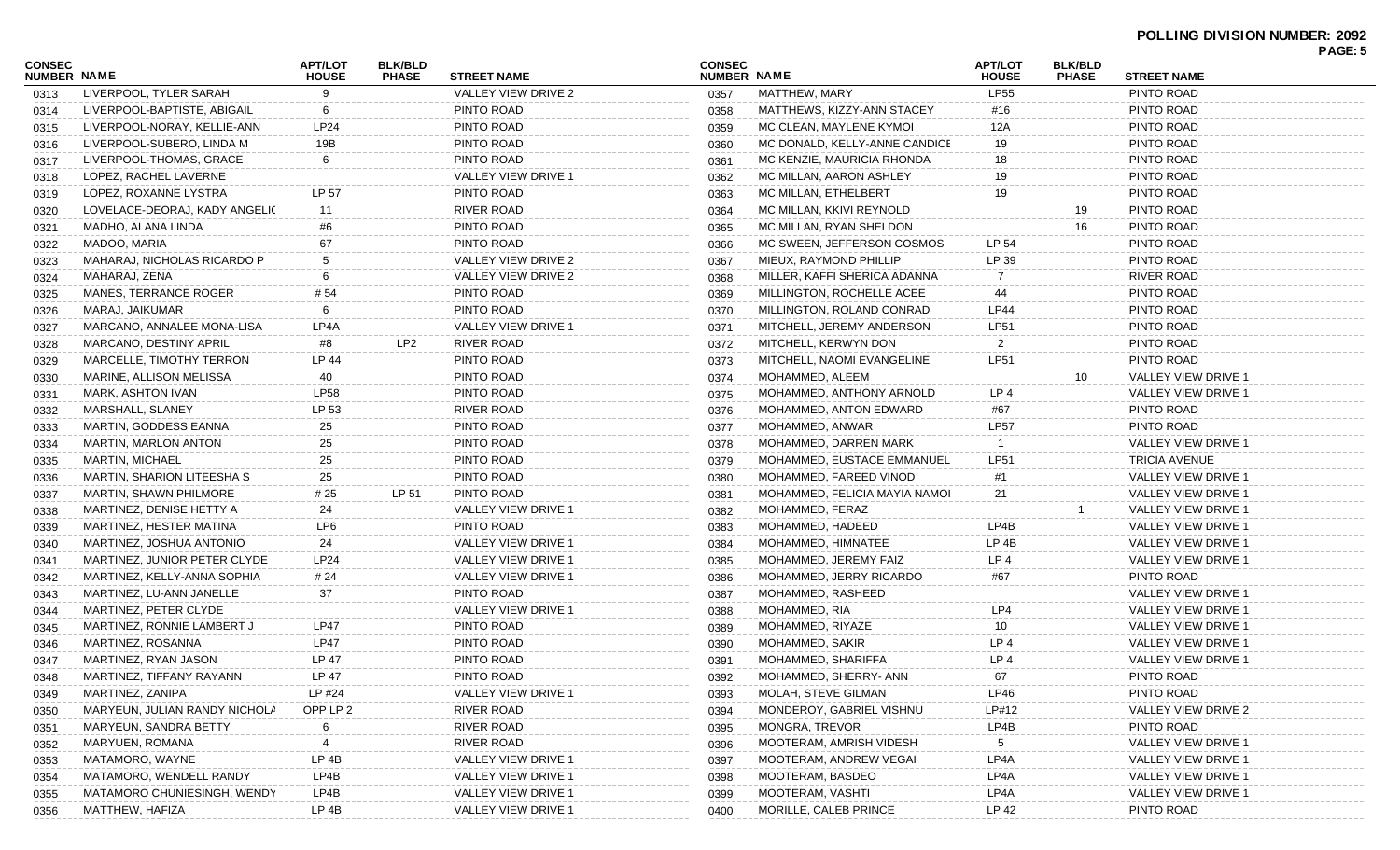| CONSEC<br><b>NUMBER NAME</b> |                               | <b>APT/LOT</b><br><b>HOUSE</b> | <b>BLK/BLD</b><br><b>PHASE</b> | <b>STREET NAME</b>   | <b>CONSEC</b><br>NUMBER NAME |                                | APT/LOT<br><b>HOUSE</b> | <b>BLK/BLD</b><br><b>PHASE</b> | <b>STREET NAME</b>   | PAGE: 6 |
|------------------------------|-------------------------------|--------------------------------|--------------------------------|----------------------|------------------------------|--------------------------------|-------------------------|--------------------------------|----------------------|---------|
| 0401                         | MORINE, LYDIA                 | LP 40                          |                                | PINTO ROAD           | 0445                         | NICHOLAS, MAGNUM RUDY          | LP 57                   |                                | PINTO ROAD           |         |
| 0402                         | MORRIS, CRYSTAL SHINNEL       |                                | #18                            | PINTO ROAD           | 0446                         | NICHOLAS, MICHAEL IRVIN        | LP 36                   |                                | PINTO ROAD           |         |
| 0403                         | MORRIS, SHERWYN               |                                |                                | PINTO ROAD           | 0447                         | NICHOLAS, PAUL ANTONIO         | <b>LP44</b>             |                                | PINTO ROAD           |         |
| 0404                         | MORTLEY, EDWARD               | #5                             |                                | PINTO ROAD           | 0448                         | NICHOLAS, ROGER                | LP 36                   |                                | PINTO ROAD           |         |
| 0405                         | MUNGAL, ANDERSON KERN         | 36                             |                                | PINTO ROAD           | 0449                         | NICHOLAS, TESSA VALENE PETRIN  | LP 33                   |                                | PINTO ROAD           |         |
| 0406                         | MUNGAL, ANEIKA DANIELA        | 12                             | LP 61                          | PINTO ROAD           | 0450                         | NICHOLAS, TREVOR               | LP 36                   |                                | PINTO ROAD           |         |
| 0407                         | MUNGAL, ANTHONY               | 36                             |                                | PINTO ROAD           | 0451                         | NICHOLAS, WINSTON              | LP 36                   |                                | PINTO ROAD           |         |
| 0408                         | MUNGAL, ANTHONY LEROY         | LP36                           |                                | PINTO ROAD           | 0452                         | NICHOLAS-CABRALIS, NERISSA MAI | LP 36                   |                                | PINTO ROAD           |         |
| 0409                         | MUNGAL, BRENDAN KRISTAN MICIA | LP 36                          |                                | PINTO ROAD           | 0453                         | NICHOLLS-RAMDEEN, SPARKLE L    | <b>LP49</b>             |                                | PINTO ROAD           |         |
| 0410                         | MUNGAL, JOSEPH ETWAROO        | LP 40 #36                      |                                | PINTO ROAD           | 0454                         | NICKIE, KINGSLEY PETER         | LP 43                   |                                | PINTO ROAD           |         |
| 0411                         | MUNGAL, MARTIN                | LP40                           |                                | PINTO ROAD           | 0455                         | NICKIE, YASHWANI               | LP43                    |                                | PINTO ROAD           |         |
| 0412                         | MUNGAL, MARY LOUVINA          | LP 40                          |                                | PINTO ROAD           | 0456                         | NICOME, CAMILLE LYN            | <b>LP54</b>             |                                | PINTO ROAD           |         |
| 0413                         | MUNGAL, MERVYN DARIN          | LP 40                          |                                | PINTO ROAD           | 0457                         | NICOME, HALEENA DANIELLA       | LP #67                  |                                | PINTO ROAD           |         |
| 0414                         | MUNGAL, WAYNE JOSEPH          | LP36                           |                                | PINTO ROAD           | 0458                         | NICOME, JENNAMARIE SARAH       | #2                      |                                | VALLEY VIEW DRIVE 2  |         |
| 0415                         | MUNGO, AKEILA NATASHA         | 12                             |                                | PINTO ROAD           | 0459                         | NICOME, MICHAEL ALAN           | LP 67                   |                                | PINTO ROAD           |         |
| 0416                         | MUNGO, DARRYL KEVIN           | 12                             |                                | PINTO ROAD           | 0460                         | NOEL, DONNAN                   |                         |                                | PINTO ROAD           |         |
| 0417                         | MUNGO, DEXTER MARCUS          | 12                             |                                | PINTO ROAD           | 0461                         | NOEL, JOSEPH LENNARD           | 22                      |                                | <b>RIVER ROAD</b>    |         |
| 0418                         | MUNGO, MARCELINE              | 12                             |                                | PINTO ROAD           | 0462                         | NOEL, KATHY ANN THELCA         | LP 44                   |                                | PINTO ROAD           |         |
| 0419                         | MUNGO, SELWYN G               | #12                            |                                | PINTO ROAD           | 0463                         | NOEL, LATISHA TISHANNA         | 12                      |                                | PINTO ROAD           |         |
| 0420                         | MUNGO, STEPHON DANTA          | #12                            |                                | PINTO ROAD           | 0464                         | NOEL, MICHAEL                  | LP 54                   |                                | PINTO ROAD           |         |
| 0421                         | MUNGO-BENJAMIN, PAULA         | 12                             |                                | PINTO ROAD           | 0465                         | NOEL, NATASHA DARA             | <b>LP54</b>             |                                | PINTO ROAD           |         |
| 0422                         | MUNRO, RAQUEL NIKITA N K      |                                | 19                             | PINTO ROAD           | 0466                         | NOEL, ROGERS MANEZ             |                         | LP54                           | PINTO ROAD           |         |
| 0423                         | MURRAY, ABIGAIL LORRAINE      |                                |                                | <b>RIVER ROAD</b>    | 0467                         | NOEL, SEAN                     | <b>LP54</b>             |                                | PINTO ROAD           |         |
| 0424                         | MURRAY, ANTONIO DWAYNE LERO'  | 7                              |                                | RIVER ROAD           | 0468                         | NOEL, TIFFANY SAMANTHA         | <b>LP44</b>             |                                | PINTO ROAD           |         |
| 0425                         | MURRAY, LAURIE ANN LISA       |                                |                                | PINTO ROAD           | 0469                         | NOEL, WINSTON JOHNNY           | <b>LP54</b>             |                                | PINTO ROAD           |         |
| 0426                         | NARCIS-BAPTISTE, GLORIA       | LP 45                          |                                | <b>TRICIA AVENUE</b> | 0470                         | NORAY, IRVIN GLEN              | LP 24                   |                                | PINTO ROAD           |         |
| 0427                         | NARINE, MICHAEL               | 5                              |                                | PINTO ROAD           | 0471                         | NORAY, KERRY GARVIN            | 6                       |                                | PINTO ROAD           |         |
| 0428                         | NARINE, PAULA EUPHEMIA        | 5                              |                                | PINTO ROAD           | 0472                         | NORAY, KEVIN THEOPHILUS        | 6                       |                                | PINTO ROAD           |         |
| 0429                         | NAVAS, CHARMAINE SAMANTHA     | LP 55                          |                                | PINTO ROAD           | 0473                         | NURSE, CHARMAINE ANN-MARIE     | LP 62                   | 16                             | PINTO ROAD           |         |
| 0430                         | NAVAS, CORNELIO               | <b>LP54</b>                    |                                | PINTO ROAD           | 0474                         | NURSE, MALACHI                 | 16                      |                                | PINTO ROAD           |         |
| 0431                         | NAVAS, GLENROY ROVIE          | LP45                           |                                | PINTO ROAD           | 0475                         | O'BRADY, EMELIA                |                         |                                | PINTO ROAD           |         |
| 0432                         | NEPTUNE, JOEL MORRIS          | LP 63                          |                                | PINTO ROAD           | 0476                         | OROSCO, KENNY                  | <b>LP56</b>             |                                | PINTO ROAD           |         |
| 0433                         | NEPTUNE, LIONEL FITZMORRIS    | LP63                           |                                | PINTO ROAD           | 0477                         | PADILLA, ADRIAN LAWRENCE       | LP A 46                 |                                | PINTO ROAD           |         |
| 0434                         | NEPTUNE, LYDIA PATRICIA       | LP63                           |                                | PINTO ROAD           | 0478                         | PADILLA, BRANDON NATHANIEL BR  | LP 46                   |                                | <b>TRICIA AVENUE</b> |         |
| 0435                         | NICHOLAS, AARON DESMOND       | LP38                           |                                | PINTO ROAD           | 0479                         | PADILLA, BRIAN GABRIEL         |                         |                                | PINTO ROAD           |         |
| 0436                         | NICHOLAS, ADRIAN ISRAEL       | LP 38                          |                                | PINTO ROAD           | 0480                         | PADILLA, LATOYA CONDOLA ALTHE  | LP 47                   |                                | PINTO ROAD           |         |
| 0437                         | NICHOLAS, CHRIS ANDERSON S    | LP 37                          |                                | PINTO ROAD           | 0481                         | PADILLA, MARY                  |                         | LP37                           | PINTO ROAD           |         |
| 0438                         | NICHOLAS, DALE TELLY          | LP 38                          |                                | PINTO ROAD           | 0482                         | PADILLA-CALDON, ALICIA         | #46                     |                                | PINTO ROAD           |         |
| 0439                         | NICHOLAS, EDITH               | LP38                           |                                | PINTO ROAD           | 0483                         | PATRICK, CELIA JEAN            | LP36                    |                                | PINTO ROAD           |         |
| 0440                         | NICHOLAS, JENNIFER FLORA      | LP 36                          |                                | PINTO ROAD           | 0484                         | PATRICK, DAVID                 | LP36                    |                                | PINTO ROAD           |         |
| 0441                         | NICHOLAS, JULIEN JAKIM        | <b>LP51</b>                    |                                | PINTO ROAD           | 0485                         | PATRICK, GLENDA MARTINA        | LP36                    |                                | PINTO ROAD           |         |
| 0442                         | NICHOLAS, JULIETTE FRANCES    | LP 36                          |                                | PINTO ROAD           | 0486                         | PATRICK, JANILE BEVERLY        | LP36                    |                                | PINTO ROAD           |         |
| 0443                         | NICHOLAS, KERRI JANELLE       | LP 36                          |                                | PINTO ROAD           | 0487                         | PATRICK, JEANELLE CAREL        | LP36                    |                                | PINTO ROAD           |         |
| 0444                         | NICHOLAS, KIEON ANTHONY       | LP 36                          |                                | PINTO ROAD           | 0488                         | PATRICK, LYSTRA MARIA          | LP 36                   |                                | PINTO ROAD           |         |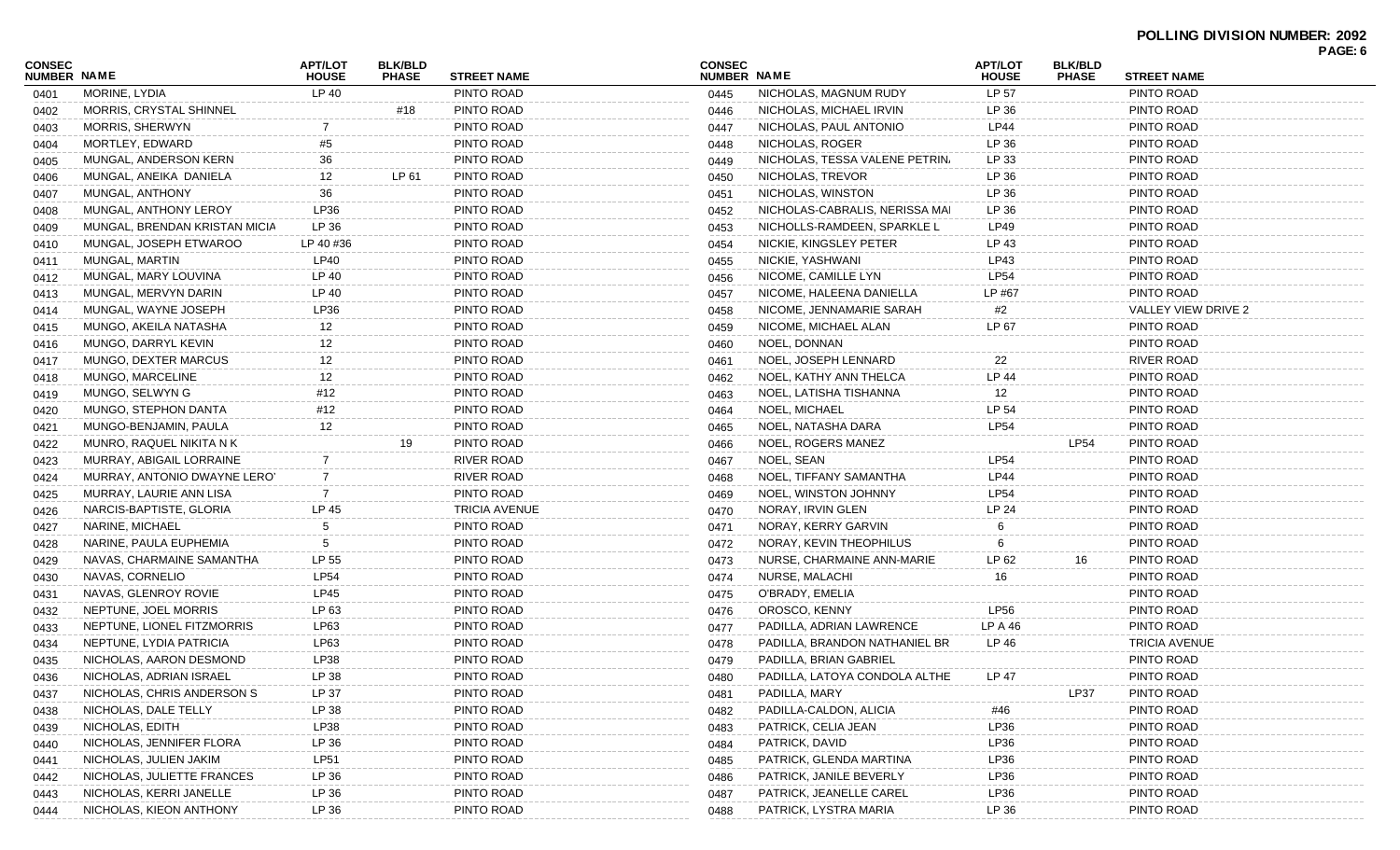| CONSEC<br><b>NUMBER NAME</b> |                               | <b>APT/LOT</b><br><b>HOUSE</b> | <b>BLK/BLD</b><br><b>PHASE</b> | <b>STREET NAME</b>   | <b>CONSEC</b><br>NUMBER NAME |                               | <b>APT/LOT</b><br><b>HOUSE</b> | <b>BLK/BLD</b><br><b>PHASE</b> | <b>STREET NAME</b>   | PAGE: 7 |
|------------------------------|-------------------------------|--------------------------------|--------------------------------|----------------------|------------------------------|-------------------------------|--------------------------------|--------------------------------|----------------------|---------|
| 0489                         | PATRICK, PAMELA KIM           | LP36                           |                                | PINTO ROAD           | 0533                         | PULCHAND, PUNEAH              | 9                              |                                | <b>RIVER ROAD</b>    |         |
| 0490                         | PATRICK, RACHEL SAMANTHA      |                                | LP 36                          | PINTO ROAD           | 0534                         | QUINTERO JAMES, JACINTA       | 34A                            |                                | PINTO ROAD           |         |
| 0491                         | PATTERSON, SELINA INDIRA      | LP 8                           |                                | <b>RIVER ROAD</b>    | 0535                         | RAGBIR, AARON                 | 6                              |                                | PINTO ROAD           |         |
| 0492                         | PERSAD, KESHAN                | #7A                            |                                | PINTO ROAD           | 0536                         | RAGBIR, EUDOXIA MARJORIE      | <b>LP51</b>                    |                                | PINTO ROAD           |         |
| 0493                         | PERSAD, NEISHA                | LP 20                          |                                | <b>TRICIA AVENUE</b> | 0537                         | RAGBIR, JOANNA                | 6                              |                                | PINTO ROAD           |         |
| 0494                         | PERSAD, RISHI                 | 7A                             |                                | PINTO ROAD           | 0538                         | RAGBIR, LALMAN                | LP51,#6                        |                                | PINTO ROAD           |         |
| 0495                         | PERSAD, SHANE RAMESH          | <b>LP45</b>                    |                                | PINTO ROAD           | 0539                         | RAGBIR, SALOME                |                                |                                | PINTO ROAD           |         |
| 0496                         | PERSAUD, ANJENIE              | 9                              |                                | <b>RIVER ROAD</b>    | 0540                         | RAM, NAVINDRA                 |                                |                                | <b>RIVER ROAD</b>    |         |
| 0497                         | PERSAUD, CHANDROUTIE          |                                |                                | <b>RIVER ROAD</b>    | 0541                         | RAM, SHARLESH KUMAR           |                                |                                | RIVER ROAD           |         |
| 0498                         | PERU-GOSINE, VASHTI           | LOT 20B                        |                                | PINTO ROAD           | 0542                         | RAM-WILLIAMS, MALA DAVIE      |                                |                                | RIVER ROAD           |         |
| 0499                         | PETERS, ALAINA MARIKA         | # 24                           |                                | <b>RIVER ROAD</b>    | 0543                         | RAMCHARITA, ANNETTE           | 23                             |                                | PINTO ROAD           |         |
| 0500                         | PETERS, ARIANA MARIA          | #24                            |                                | <b>RIVER ROAD</b>    | 0544                         | RAMDASS, DOOLARIE             | LP67                           |                                | PINTO ROAD           |         |
| 0501                         | PETERS, BERNADETTE            | <b>LP24</b>                    |                                | <b>RIVER ROAD</b>    | 0545                         | RAMDEEN, ALANA JASMINE M      | 37                             |                                | PINTO ROAD           |         |
| 0502                         | PETERS, GAZELLE RACHEL        | <b>LP24</b>                    |                                | PINTO ROAD           | 0546                         | RAMDEEN, AMANDA JADE          | LP 49                          |                                | PINTO ROAD           |         |
| 0503                         | PETERS, JASON REUBEN          | 24                             |                                | <b>RIVER ROAD</b>    | 0547                         | RAMDEEN, CELIA MONA           | LP 49                          |                                | PINTO ROAD           |         |
| 0504                         | PETERS, JOSIAH BENJAMIN       | #24                            |                                | <b>RIVER ROAD</b>    | 0548                         | RAMDEEN, DALE STIRLING        | LP 49                          |                                | PINTO ROAD           |         |
| 0505                         | PETERS-MELONEY, YVONNE JANE   | # 20                           |                                | PINTO ROAD           | 0549                         | RAMDEEN, DAMIAN FLLOYD        | 37                             |                                | PINTO ROAD           |         |
| 0506                         | PETERSON, WAYNE GASTON        | LP 33                          |                                | PINTO ROAD           | 0550                         | RAMDEEN, DONNY KESTER         | LP 49                          |                                | PINTO ROAD           |         |
| 0507                         | PHANG, JOEL DAVAN             | 12                             |                                | VALLEY VIEW DRIVE 1  | 0551                         | RAMDEEN, DUSTIN REGAN         | LP 49                          |                                | PINTO ROAD           |         |
| 0508                         | PHANG, MARCIA                 | LP <sub>6B</sub>               |                                | VALLEY VIEW DRIVE 1  | 0552                         | RAMDEEN, EMERY SETH           | LP 49                          |                                | PINTO ROAD           |         |
| 0509                         | PHANG, PHIL ANDRAE            | 6                              |                                | VALLEY VIEW DRIVE 1  | 0553                         | RAMDEEN, FRANCISCA            | 37                             |                                | PINTO ROAD           |         |
| 0510                         | PHANG, ULRIC                  | LOT <sub>6</sub> B             |                                | VALLEY VIEW DRIVE 1  | 0554                         | RAMDEEN, MERVYN               | LP 49                          |                                | PINTO ROAD           |         |
| 0511                         | PHILIP-MUNGO, TALIBA JENNIFER |                                | 12                             | PINTO ROAD           | 0555                         | RAMJATTAN, ANGELA             | LP 49                          |                                | PINTO ROAD           |         |
| 0512                         | PHILLIP, BERNADINE            | <b>LP55</b>                    |                                | PINTO ROAD           | 0556                         | RAMKALAWAN, KIMLYANN MARY     | LP24                           |                                | PINTO ROAD           |         |
| 0513                         | PHILLIP, BRITNIE JENESSA      | 10B LP63                       |                                | PINTO ROAD           | 0557                         | RAMKELLAWAN, KEITH            | LP 40                          |                                | PINTO ROAD           |         |
| 0514                         | PHILLIP, JAMES                | LP 54                          |                                | PINTO ROAD           | 0558                         | RAMKELLAWAN, KEVAL PAUL DEXT  | LP 48                          |                                | PINTO ROAD           |         |
| 0515                         | PHILLIP, LEON DAVID           | LP 55                          |                                | <b>RIVER ROAD</b>    | 0559                         | RAMNANAN, SAYWAK              | <b>LP20</b>                    |                                | VALLEY VIEW DRIVE 1  |         |
| 0516                         | PHILLIP, TEGANA ORNELLA A     | LP 55                          |                                | <b>RIVER ROAD</b>    | 0560                         | RAMNATH, DENNIS               | A-3                            |                                | <b>TRICIA AVENUE</b> |         |
| 0517                         | PHILOGENE, DERNESHA DESI-ANN  | LP4                            |                                | VALLEY VIEW DRIVE 1  | 0561                         | RAMPERSAD, MARY               | <b>LP57</b>                    |                                | PINTO ROAD           |         |
| 0518                         | PIERRE, DERK JOSELYN          |                                |                                | VALLEY VIEW DRIVE 1  | 0562                         | RAPHAEL, CHANARDAYE           | 6                              |                                | <b>TRICIA AVENUE</b> |         |
| 0519                         | PIERRE, JOSEPH WAYNE          | <b>LP45</b>                    |                                | PINTO ROAD           | 0563                         | RAPHAEL, RICK ZAMENHOF LOUTAI | 20                             |                                | PINTO ROAD           |         |
| 0520                         | PIERRE, SAMUEL ANTHONY TARIKE | 7                              |                                | <b>RIVER ROAD</b>    | 0564                         | RAPHAEL, SURUJDAI             | 20                             |                                | PINTO ROAD           |         |
| 0521                         | PIERRE, TENISHA ROLANDA       | LP 54                          |                                | PINTO ROAD           | 0565                         | RAPHAEL, WALTER               | #20                            |                                | PINTO ROAD           |         |
| 0522                         | PIERRE, TRACY KIMBERLY        | LP54                           |                                | PINTO ROAD           | 0566                         | RAYMOND BERNARD, ANN JIVANA   | 36                             |                                | PINTO ROAD           |         |
| 0523                         | PIERRE, TRICIA KIMBERLENA     | LP 54                          |                                | PINTO ROAD           | 0567                         | REGIS, LUTHER DAMIAN          |                                | 27                             | PINTO ROAD           |         |
| 0524                         | PIERRE, VERONICA LELIA        | <b>LP45</b>                    |                                | PINTO ROAD           | 0568                         | REGIS, MARVIN KERN            | LP24                           | 27                             | PINTO ROAD           |         |
| 0525                         | PIERRE JAMES, ALICIA LIZ      | LP4B                           |                                | VALLEY VIEW DRIVE 1  | 0569                         | REGIS, NATHAN KENDELL         | LP 57                          |                                | PINTO ROAD           |         |
| 0526                         | PIERRE-NOEL, BERNADETTE       | #27                            |                                | PINTO ROAD           | 0570                         | RILEY, RACHEL MIRIAM          | 20B                            |                                | PINTO ROAD           |         |
| 0527                         | PIERRE-URUM, TRICIA CHERYL    | <b>LP45</b>                    |                                | PINTO ROAD           | 0571                         | ROBERTS-LEZAMA, CYNTHIA N     |                                | #27                            | VALLEY VIEW DRIVE    |         |
| 0528                         | PLAZA, ALANA LORNA            |                                | #2                             | PINTO ROAD           | 0572                         | ROBINSON-KAMARA, ALMA         |                                | #19                            | PINTO ROAD           |         |
| 0529                         | PLAZA, JASMINE LUEANN ANN-MAR | LP 4-H                         |                                | VALLEY VIEW DRIVE 1  | 0573                         | ROBINSON-WALKER, TRICIA AYANA | #36                            |                                | PINTO ROAD           |         |
| 0530                         | PLAZA-MUNGO, ALISA VERONICA   | 12                             |                                | PINTO ROAD           | 0574                         | ROMERO, NEKEISHA AKEILA       |                                |                                | VALLEY VIEW DRIVE    |         |
| 0531                         | PODMORE, ALAN                 | LP 47                          |                                | PINTO ROAD           | 0575                         | RONEY-NOEL, ALLISON AMY       | 27                             |                                | PINTO ROAD           |         |
| 0532                         | POORAN, RISHI                 | LP66A                          |                                | VALLEY VIEW DRIVE 2  | 0576                         | ROSALES, ARTSON SAMUEL        | 8                              |                                | RIVER ROAD           |         |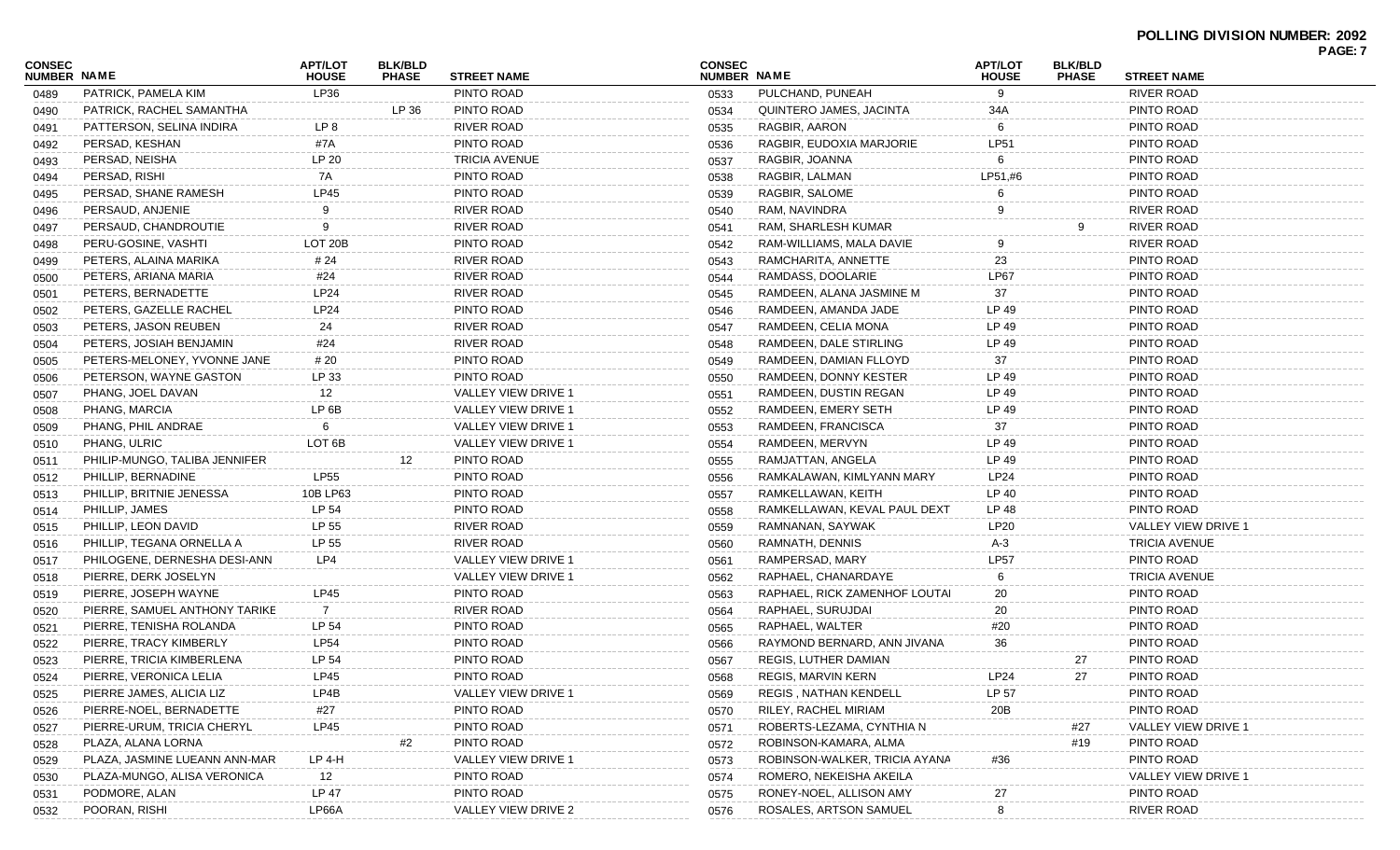## **POLLING DIVISION NUMBER: 2092**

| <b>RIVER ROAD</b><br>SORILLO, TIMOTHY CHRISTIE<br>36<br>ROSALES, DAWN EDEN BEANA<br>#8<br>PINTO ROAD<br>0621<br>0577<br>RIVER ROAD<br>ST BERNARD, JAMAAL JEREMIAH R<br><b>LP44</b><br>PINTO ROAD<br>ROSALES, DIRK GREGORY<br>8<br>0622<br>0578<br><b>RIVER ROAD</b><br>PINTO ROAD<br>ROSALES, HORACE<br><b>LP24</b><br>ST BERNARD, JOSIAH JONATHAN F<br><b>LP44</b><br>0623<br>0579<br><b>RIVER ROAD</b><br>LP 54<br><b>RIVER ROAD</b><br>ROSALES, MINDY RONALLY MARIA<br>ST BERNARD, NATASHA<br>#8<br>0624<br>0580<br>PINTO ROAD<br>ROSALES, RICARNA SHANIA MARIA<br><b>RIVER ROAD</b><br>42<br>#8<br>ST BERNARD-BAIN, CINDY<br>0625<br>0581<br>LP24<br>RIVER ROAD<br>ST LOUIS, DORN CELESTINE<br>LP11<br>VALLEY VIEW DRIVE 2<br>ROSALES, VELMA<br>0626<br>0582<br>ROSALES COBHAN, MELISSA JAIME<br>LP24<br>RIVER ROAD<br>STEELE, MONICA<br>PINTO ROAD<br>16<br>0627<br>0583<br>PINTO ROAD<br>PINTO ROAD<br>SYLVESTER, SHIRLEY ANN<br>RUSSELL, RIA JILLIAN<br>16<br>0628<br>0584<br>PINTO ROAD<br>LP49<br>PINTO ROAD<br>THOMAS, ADRIAN JOSHUA KEVAN<br>LP38<br>SALAZA, RICARDO KURT<br>0629<br>0585<br>LP 49<br><b>LP52</b><br>PINTO ROAD<br>PINTO ROAD<br>THOMAS, ALLYSON<br>SALAZA, VINOLA ANISA<br>0630<br>0586<br><b>LP54</b><br>PINTO ROAD<br><b>LP67</b><br>PINTO ROAD<br>SALINA, CHRISTOBELLE TIA<br>THOMAS, EDDISON<br>0631<br>0587<br>PINTO ROAD<br>THOMAS, KENDELL STEPHON<br>PINTO ROAD<br>SALINA, KAREN ALTHEA<br>67<br>13<br>0632<br>0588<br>PINTO ROAD<br>SALINA, KIMBERLY HALEY<br>THOMAS, KENWIN TREVOR<br>VALLEY VIEW DRIVE 1<br>67<br>0633<br>0589<br>PINTO ROAD<br>PINTO ROAD<br>LP 67<br>38<br>SALINA, KURT JESUS<br>THOMAS, LISA ALLISON<br>0634<br>0590<br>LP 207<br><b>LP27</b><br>PINTO ROAD<br><b>TRICIA AVENUE</b><br>SAMAROO, RAMNATH<br>THOMAS, LISA LINNAN<br>0635<br>0591<br><b>LP40</b><br>PINTO ROAD<br>PINTO ROAD<br>SAMUEL-NICHOLAS, JANET CLARIN.<br>THOMAS, PERRY LUCHA<br>0636<br>0592<br>VALLEY VIEW DRIVE 1<br>LP38<br>PINTO ROAD<br>SANKAR, ALDWYN BENEDICT<br>LP 4A-1<br>THOMAS, PETER CLAUDE<br>0637<br>0593<br>LP38<br>LP 58<br>PINTO ROAD<br>RAM AVENUE<br>THOMAS, WILLIAM<br>SANKAR-SINGH, ANNE MARIE<br>0638<br>0594<br>PINTO ROAD<br>29 A<br>PINTO ROAD<br>THORNE, NAPOLEON ANTHONY<br>SARDARSINGH, ANURADHA VEDA<br>0639<br>10<br>0595<br>PINTO ROAD<br>PINTO ROAD<br>TIMOTHY, TASHA INDIRA<br>SARDARSINGH, NARAND<br>29A<br>25<br>0640<br>0596<br><b>LP52</b><br>PINTO ROAD<br><b>RIVER ROAD</b><br>SARDARSINGH, SHEILA<br>29A<br>TOUSSAINT, DERYCK NYRON<br>0641<br>0597<br>LP32<br>PINTO ROAD<br>TOUSSAINT, GEORGE ERROL<br><b>RIVER ROAD</b><br>SCOTT, JANNICA KYZZIE<br>10<br>0642<br>0598<br><b>RIVER ROAD</b><br>LP6<br>VALLEY VIEW DRIVE 1<br>TOUSSAINT, IAN RAWLE<br>SEERATTAN, DHANO<br># 10<br>0643<br>0599<br><b>RIVER ROAD</b><br>SIEWSANKAR, JODY ELIZABETH<br><b>LP62</b><br>PINTO ROAD<br>TOUSSAINT, PAMELA GANGAJALIE<br>10<br>0644<br>0600<br><b>RIVER ROAD</b><br>LP62<br>PINTO ROAD<br>TOUSSAINT, RODNEY MARK<br>SIEWSANKAR, RICHARD CANE<br>10<br>0645<br>0601<br>LP62<br>PINTO ROAD<br>29<br><b>TRICIA AVENUE</b><br>SIEWSANKAR, SHEILA GANGADAI<br>TOUSSAINT, VICTOR OSWALD<br>0646<br>0602<br>PINTO ROAD<br>LP#62<br>PINTO ROAD<br>LP 54<br>SIEWSANKAR, WAYNE<br>VIDALE, OLDON ISAIAH ODEL<br>0647<br>0603<br>LP 54<br>SIMMONS, KEISHAUNA ANGEL P<br>#1 LP 4<br>VALLEY VIEW DRIVE 1<br>WALKER, JUVHON JEREMIAH<br>16<br>PINTO ROAD<br>0648<br>0604<br>PINTO ROAD<br>LP <sub>2</sub><br>WALTERS, HEATHER MARIA<br>57<br>SIMON, ALANA JODI<br>VALLEY VIEW DRIVE 1<br>0649<br>0605<br>PINTO ROAD<br>LP <sub>2</sub><br>WEEKES-ALLEYNE, PAULA LOUANA<br>SIMON, ALISHA CINDY<br>VALLEY VIEW DRIVE 1<br>16<br>0650<br>0606<br>LPH4<br>WILLIAMS, APRIL SHANETAL<br>LP 40<br>PINTO ROAD<br>SIMON, ALLAN ANTHONY<br>VALLEY VIEW DRIVE 1<br>0651<br>0607<br>LP 38<br>RAM AVENUE<br><b>WILLIAMS, BERNARD</b><br>PINTO ROAD<br>SINGH, HEMRAJ<br>0652<br>0608<br>რ.<br>PINTO ROAD<br><b>LP38</b><br>RAM AVENUE<br>WILLIAMS, CHRISTINE SHANNON<br>LP 67<br>SINGH, KISHORE<br>0653<br>0609<br>LP38<br><b>RAM AVENUE</b><br><b>WILLIAMS, CURTIS THEOPHILUS A</b><br><b>RIVER ROAD</b><br>SINGH, SHIVANNA<br>0654<br>0610<br>LP38<br><b>LP 27</b><br>SINGH, SUNIL<br>RAM AVENUE<br><b>WILLIAMS, DENISE NATASHA</b><br>PINTO ROAD<br>0655<br>0611<br>LP38<br>SINGH, VINDA<br>RAM AVENUE<br>WILLIAMS, DENISHER KHADIJA N<br>LOT <sub>2</sub><br>PINTO ROAD<br>0656<br>0612<br>SINGH-ALI, INDIRA<br><b>LP38</b><br><b>RAM AVENUE</b><br>WILLIAMS, JOSIAH JAHLANI K L<br><b>LP57</b><br>PINTO ROAD<br>0657<br>0613<br>LP6<br>PINTO ROAD<br>WILLIAMS, KENDELL SHERWIN<br>LP53<br><b>RIVER ROAD</b><br>SIRJU, BILLY SEAN<br>0658<br>0614<br>SIRJU, CHRISTOPHER BINDRA LAI<br>LP6<br>VALLEY VIEW DRIVE 2<br>WILLIAMS, KIMEE<br>VALLEY VIEW DRIVE 2<br>0659<br>0615<br>LP7<br>LP6<br><b>WILLIAMS, MARY KERRIE</b><br><b>RIVER ROAD</b><br>SIRJU, NIGEL KEVIN HEERA<br>VALLEY VIEW DRIVE 2<br>0660<br>0616<br>$\overline{2}$<br>WILLIAMS, MELANIE KELLY-ANN H<br>LP53<br><b>RIVER ROAD</b><br>SIRJU, SUE-ANN AMANDA<br>VALLEY VIEW DRIVE 2<br>0661<br>0617<br>LP54<br><b>RIVER ROAD</b><br><b>WILLIAMS, PORTIA MICHELLE</b><br><b>LP40</b><br>PINTO ROAD<br>SLATER, JAHSEE ROBBIE<br>0662<br>0618<br>SMART, LATOYA TENISHA<br>PINTO ROAD<br>WILLIAMS-PADILLA, MELISSA D<br>PINTO ROAD<br>LP46<br>16<br>0663<br>0619<br>SORILLO, CAROL<br>36<br>PINTO ROAD<br>WILLIAMS-ROBERTS, KENDRA S<br><b>RIVER ROAD</b><br>#7<br>0620<br>0664 | CONSEC<br><b>NUMBER NAME</b> | <b>APT/LOT</b><br><b>HOUSE</b> | <b>BLK/BLD</b><br><b>PHASE</b> | <b>STREET NAME</b> | <b>CONSEC</b><br><b>NUMBER NAME</b> | <b>APT/LOT</b><br><b>HOUSE</b> | <b>BLK/BLD</b><br><b>PHASE</b> | <b>STREET NAME</b> | PAGE: 8 |
|-----------------------------------------------------------------------------------------------------------------------------------------------------------------------------------------------------------------------------------------------------------------------------------------------------------------------------------------------------------------------------------------------------------------------------------------------------------------------------------------------------------------------------------------------------------------------------------------------------------------------------------------------------------------------------------------------------------------------------------------------------------------------------------------------------------------------------------------------------------------------------------------------------------------------------------------------------------------------------------------------------------------------------------------------------------------------------------------------------------------------------------------------------------------------------------------------------------------------------------------------------------------------------------------------------------------------------------------------------------------------------------------------------------------------------------------------------------------------------------------------------------------------------------------------------------------------------------------------------------------------------------------------------------------------------------------------------------------------------------------------------------------------------------------------------------------------------------------------------------------------------------------------------------------------------------------------------------------------------------------------------------------------------------------------------------------------------------------------------------------------------------------------------------------------------------------------------------------------------------------------------------------------------------------------------------------------------------------------------------------------------------------------------------------------------------------------------------------------------------------------------------------------------------------------------------------------------------------------------------------------------------------------------------------------------------------------------------------------------------------------------------------------------------------------------------------------------------------------------------------------------------------------------------------------------------------------------------------------------------------------------------------------------------------------------------------------------------------------------------------------------------------------------------------------------------------------------------------------------------------------------------------------------------------------------------------------------------------------------------------------------------------------------------------------------------------------------------------------------------------------------------------------------------------------------------------------------------------------------------------------------------------------------------------------------------------------------------------------------------------------------------------------------------------------------------------------------------------------------------------------------------------------------------------------------------------------------------------------------------------------------------------------------------------------------------------------------------------------------------------------------------------------------------------------------------------------------------------------------------------------------------------------------------------------------------------------------------------------------------------------------------------------------------------------------------------------------------------------------------------------------------------------------------------------------------------------------------------------------------------------------------------------------------------------------------------------------------------------------------------------------------------------------------------------------------------------------------------------------------------------------------------------------------------------------------------------------------------------------------------------------------------------------------------------------------------------------------------------------------------------------------------------------------------------------------------------------------------------------------------------------------------------------------------------------------------------------------------------------------------------------------------------------------------------------------------------------------------------------------|------------------------------|--------------------------------|--------------------------------|--------------------|-------------------------------------|--------------------------------|--------------------------------|--------------------|---------|
|                                                                                                                                                                                                                                                                                                                                                                                                                                                                                                                                                                                                                                                                                                                                                                                                                                                                                                                                                                                                                                                                                                                                                                                                                                                                                                                                                                                                                                                                                                                                                                                                                                                                                                                                                                                                                                                                                                                                                                                                                                                                                                                                                                                                                                                                                                                                                                                                                                                                                                                                                                                                                                                                                                                                                                                                                                                                                                                                                                                                                                                                                                                                                                                                                                                                                                                                                                                                                                                                                                                                                                                                                                                                                                                                                                                                                                                                                                                                                                                                                                                                                                                                                                                                                                                                                                                                                                                                                                                                                                                                                                                                                                                                                                                                                                                                                                                                                                                                                                                                                                                                                                                                                                                                                                                                                                                                                                                                                                                                                   |                              |                                |                                |                    |                                     |                                |                                |                    |         |
|                                                                                                                                                                                                                                                                                                                                                                                                                                                                                                                                                                                                                                                                                                                                                                                                                                                                                                                                                                                                                                                                                                                                                                                                                                                                                                                                                                                                                                                                                                                                                                                                                                                                                                                                                                                                                                                                                                                                                                                                                                                                                                                                                                                                                                                                                                                                                                                                                                                                                                                                                                                                                                                                                                                                                                                                                                                                                                                                                                                                                                                                                                                                                                                                                                                                                                                                                                                                                                                                                                                                                                                                                                                                                                                                                                                                                                                                                                                                                                                                                                                                                                                                                                                                                                                                                                                                                                                                                                                                                                                                                                                                                                                                                                                                                                                                                                                                                                                                                                                                                                                                                                                                                                                                                                                                                                                                                                                                                                                                                   |                              |                                |                                |                    |                                     |                                |                                |                    |         |
|                                                                                                                                                                                                                                                                                                                                                                                                                                                                                                                                                                                                                                                                                                                                                                                                                                                                                                                                                                                                                                                                                                                                                                                                                                                                                                                                                                                                                                                                                                                                                                                                                                                                                                                                                                                                                                                                                                                                                                                                                                                                                                                                                                                                                                                                                                                                                                                                                                                                                                                                                                                                                                                                                                                                                                                                                                                                                                                                                                                                                                                                                                                                                                                                                                                                                                                                                                                                                                                                                                                                                                                                                                                                                                                                                                                                                                                                                                                                                                                                                                                                                                                                                                                                                                                                                                                                                                                                                                                                                                                                                                                                                                                                                                                                                                                                                                                                                                                                                                                                                                                                                                                                                                                                                                                                                                                                                                                                                                                                                   |                              |                                |                                |                    |                                     |                                |                                |                    |         |
|                                                                                                                                                                                                                                                                                                                                                                                                                                                                                                                                                                                                                                                                                                                                                                                                                                                                                                                                                                                                                                                                                                                                                                                                                                                                                                                                                                                                                                                                                                                                                                                                                                                                                                                                                                                                                                                                                                                                                                                                                                                                                                                                                                                                                                                                                                                                                                                                                                                                                                                                                                                                                                                                                                                                                                                                                                                                                                                                                                                                                                                                                                                                                                                                                                                                                                                                                                                                                                                                                                                                                                                                                                                                                                                                                                                                                                                                                                                                                                                                                                                                                                                                                                                                                                                                                                                                                                                                                                                                                                                                                                                                                                                                                                                                                                                                                                                                                                                                                                                                                                                                                                                                                                                                                                                                                                                                                                                                                                                                                   |                              |                                |                                |                    |                                     |                                |                                |                    |         |
|                                                                                                                                                                                                                                                                                                                                                                                                                                                                                                                                                                                                                                                                                                                                                                                                                                                                                                                                                                                                                                                                                                                                                                                                                                                                                                                                                                                                                                                                                                                                                                                                                                                                                                                                                                                                                                                                                                                                                                                                                                                                                                                                                                                                                                                                                                                                                                                                                                                                                                                                                                                                                                                                                                                                                                                                                                                                                                                                                                                                                                                                                                                                                                                                                                                                                                                                                                                                                                                                                                                                                                                                                                                                                                                                                                                                                                                                                                                                                                                                                                                                                                                                                                                                                                                                                                                                                                                                                                                                                                                                                                                                                                                                                                                                                                                                                                                                                                                                                                                                                                                                                                                                                                                                                                                                                                                                                                                                                                                                                   |                              |                                |                                |                    |                                     |                                |                                |                    |         |
|                                                                                                                                                                                                                                                                                                                                                                                                                                                                                                                                                                                                                                                                                                                                                                                                                                                                                                                                                                                                                                                                                                                                                                                                                                                                                                                                                                                                                                                                                                                                                                                                                                                                                                                                                                                                                                                                                                                                                                                                                                                                                                                                                                                                                                                                                                                                                                                                                                                                                                                                                                                                                                                                                                                                                                                                                                                                                                                                                                                                                                                                                                                                                                                                                                                                                                                                                                                                                                                                                                                                                                                                                                                                                                                                                                                                                                                                                                                                                                                                                                                                                                                                                                                                                                                                                                                                                                                                                                                                                                                                                                                                                                                                                                                                                                                                                                                                                                                                                                                                                                                                                                                                                                                                                                                                                                                                                                                                                                                                                   |                              |                                |                                |                    |                                     |                                |                                |                    |         |
|                                                                                                                                                                                                                                                                                                                                                                                                                                                                                                                                                                                                                                                                                                                                                                                                                                                                                                                                                                                                                                                                                                                                                                                                                                                                                                                                                                                                                                                                                                                                                                                                                                                                                                                                                                                                                                                                                                                                                                                                                                                                                                                                                                                                                                                                                                                                                                                                                                                                                                                                                                                                                                                                                                                                                                                                                                                                                                                                                                                                                                                                                                                                                                                                                                                                                                                                                                                                                                                                                                                                                                                                                                                                                                                                                                                                                                                                                                                                                                                                                                                                                                                                                                                                                                                                                                                                                                                                                                                                                                                                                                                                                                                                                                                                                                                                                                                                                                                                                                                                                                                                                                                                                                                                                                                                                                                                                                                                                                                                                   |                              |                                |                                |                    |                                     |                                |                                |                    |         |
|                                                                                                                                                                                                                                                                                                                                                                                                                                                                                                                                                                                                                                                                                                                                                                                                                                                                                                                                                                                                                                                                                                                                                                                                                                                                                                                                                                                                                                                                                                                                                                                                                                                                                                                                                                                                                                                                                                                                                                                                                                                                                                                                                                                                                                                                                                                                                                                                                                                                                                                                                                                                                                                                                                                                                                                                                                                                                                                                                                                                                                                                                                                                                                                                                                                                                                                                                                                                                                                                                                                                                                                                                                                                                                                                                                                                                                                                                                                                                                                                                                                                                                                                                                                                                                                                                                                                                                                                                                                                                                                                                                                                                                                                                                                                                                                                                                                                                                                                                                                                                                                                                                                                                                                                                                                                                                                                                                                                                                                                                   |                              |                                |                                |                    |                                     |                                |                                |                    |         |
|                                                                                                                                                                                                                                                                                                                                                                                                                                                                                                                                                                                                                                                                                                                                                                                                                                                                                                                                                                                                                                                                                                                                                                                                                                                                                                                                                                                                                                                                                                                                                                                                                                                                                                                                                                                                                                                                                                                                                                                                                                                                                                                                                                                                                                                                                                                                                                                                                                                                                                                                                                                                                                                                                                                                                                                                                                                                                                                                                                                                                                                                                                                                                                                                                                                                                                                                                                                                                                                                                                                                                                                                                                                                                                                                                                                                                                                                                                                                                                                                                                                                                                                                                                                                                                                                                                                                                                                                                                                                                                                                                                                                                                                                                                                                                                                                                                                                                                                                                                                                                                                                                                                                                                                                                                                                                                                                                                                                                                                                                   |                              |                                |                                |                    |                                     |                                |                                |                    |         |
|                                                                                                                                                                                                                                                                                                                                                                                                                                                                                                                                                                                                                                                                                                                                                                                                                                                                                                                                                                                                                                                                                                                                                                                                                                                                                                                                                                                                                                                                                                                                                                                                                                                                                                                                                                                                                                                                                                                                                                                                                                                                                                                                                                                                                                                                                                                                                                                                                                                                                                                                                                                                                                                                                                                                                                                                                                                                                                                                                                                                                                                                                                                                                                                                                                                                                                                                                                                                                                                                                                                                                                                                                                                                                                                                                                                                                                                                                                                                                                                                                                                                                                                                                                                                                                                                                                                                                                                                                                                                                                                                                                                                                                                                                                                                                                                                                                                                                                                                                                                                                                                                                                                                                                                                                                                                                                                                                                                                                                                                                   |                              |                                |                                |                    |                                     |                                |                                |                    |         |
|                                                                                                                                                                                                                                                                                                                                                                                                                                                                                                                                                                                                                                                                                                                                                                                                                                                                                                                                                                                                                                                                                                                                                                                                                                                                                                                                                                                                                                                                                                                                                                                                                                                                                                                                                                                                                                                                                                                                                                                                                                                                                                                                                                                                                                                                                                                                                                                                                                                                                                                                                                                                                                                                                                                                                                                                                                                                                                                                                                                                                                                                                                                                                                                                                                                                                                                                                                                                                                                                                                                                                                                                                                                                                                                                                                                                                                                                                                                                                                                                                                                                                                                                                                                                                                                                                                                                                                                                                                                                                                                                                                                                                                                                                                                                                                                                                                                                                                                                                                                                                                                                                                                                                                                                                                                                                                                                                                                                                                                                                   |                              |                                |                                |                    |                                     |                                |                                |                    |         |
|                                                                                                                                                                                                                                                                                                                                                                                                                                                                                                                                                                                                                                                                                                                                                                                                                                                                                                                                                                                                                                                                                                                                                                                                                                                                                                                                                                                                                                                                                                                                                                                                                                                                                                                                                                                                                                                                                                                                                                                                                                                                                                                                                                                                                                                                                                                                                                                                                                                                                                                                                                                                                                                                                                                                                                                                                                                                                                                                                                                                                                                                                                                                                                                                                                                                                                                                                                                                                                                                                                                                                                                                                                                                                                                                                                                                                                                                                                                                                                                                                                                                                                                                                                                                                                                                                                                                                                                                                                                                                                                                                                                                                                                                                                                                                                                                                                                                                                                                                                                                                                                                                                                                                                                                                                                                                                                                                                                                                                                                                   |                              |                                |                                |                    |                                     |                                |                                |                    |         |
|                                                                                                                                                                                                                                                                                                                                                                                                                                                                                                                                                                                                                                                                                                                                                                                                                                                                                                                                                                                                                                                                                                                                                                                                                                                                                                                                                                                                                                                                                                                                                                                                                                                                                                                                                                                                                                                                                                                                                                                                                                                                                                                                                                                                                                                                                                                                                                                                                                                                                                                                                                                                                                                                                                                                                                                                                                                                                                                                                                                                                                                                                                                                                                                                                                                                                                                                                                                                                                                                                                                                                                                                                                                                                                                                                                                                                                                                                                                                                                                                                                                                                                                                                                                                                                                                                                                                                                                                                                                                                                                                                                                                                                                                                                                                                                                                                                                                                                                                                                                                                                                                                                                                                                                                                                                                                                                                                                                                                                                                                   |                              |                                |                                |                    |                                     |                                |                                |                    |         |
|                                                                                                                                                                                                                                                                                                                                                                                                                                                                                                                                                                                                                                                                                                                                                                                                                                                                                                                                                                                                                                                                                                                                                                                                                                                                                                                                                                                                                                                                                                                                                                                                                                                                                                                                                                                                                                                                                                                                                                                                                                                                                                                                                                                                                                                                                                                                                                                                                                                                                                                                                                                                                                                                                                                                                                                                                                                                                                                                                                                                                                                                                                                                                                                                                                                                                                                                                                                                                                                                                                                                                                                                                                                                                                                                                                                                                                                                                                                                                                                                                                                                                                                                                                                                                                                                                                                                                                                                                                                                                                                                                                                                                                                                                                                                                                                                                                                                                                                                                                                                                                                                                                                                                                                                                                                                                                                                                                                                                                                                                   |                              |                                |                                |                    |                                     |                                |                                |                    |         |
|                                                                                                                                                                                                                                                                                                                                                                                                                                                                                                                                                                                                                                                                                                                                                                                                                                                                                                                                                                                                                                                                                                                                                                                                                                                                                                                                                                                                                                                                                                                                                                                                                                                                                                                                                                                                                                                                                                                                                                                                                                                                                                                                                                                                                                                                                                                                                                                                                                                                                                                                                                                                                                                                                                                                                                                                                                                                                                                                                                                                                                                                                                                                                                                                                                                                                                                                                                                                                                                                                                                                                                                                                                                                                                                                                                                                                                                                                                                                                                                                                                                                                                                                                                                                                                                                                                                                                                                                                                                                                                                                                                                                                                                                                                                                                                                                                                                                                                                                                                                                                                                                                                                                                                                                                                                                                                                                                                                                                                                                                   |                              |                                |                                |                    |                                     |                                |                                |                    |         |
|                                                                                                                                                                                                                                                                                                                                                                                                                                                                                                                                                                                                                                                                                                                                                                                                                                                                                                                                                                                                                                                                                                                                                                                                                                                                                                                                                                                                                                                                                                                                                                                                                                                                                                                                                                                                                                                                                                                                                                                                                                                                                                                                                                                                                                                                                                                                                                                                                                                                                                                                                                                                                                                                                                                                                                                                                                                                                                                                                                                                                                                                                                                                                                                                                                                                                                                                                                                                                                                                                                                                                                                                                                                                                                                                                                                                                                                                                                                                                                                                                                                                                                                                                                                                                                                                                                                                                                                                                                                                                                                                                                                                                                                                                                                                                                                                                                                                                                                                                                                                                                                                                                                                                                                                                                                                                                                                                                                                                                                                                   |                              |                                |                                |                    |                                     |                                |                                |                    |         |
|                                                                                                                                                                                                                                                                                                                                                                                                                                                                                                                                                                                                                                                                                                                                                                                                                                                                                                                                                                                                                                                                                                                                                                                                                                                                                                                                                                                                                                                                                                                                                                                                                                                                                                                                                                                                                                                                                                                                                                                                                                                                                                                                                                                                                                                                                                                                                                                                                                                                                                                                                                                                                                                                                                                                                                                                                                                                                                                                                                                                                                                                                                                                                                                                                                                                                                                                                                                                                                                                                                                                                                                                                                                                                                                                                                                                                                                                                                                                                                                                                                                                                                                                                                                                                                                                                                                                                                                                                                                                                                                                                                                                                                                                                                                                                                                                                                                                                                                                                                                                                                                                                                                                                                                                                                                                                                                                                                                                                                                                                   |                              |                                |                                |                    |                                     |                                |                                |                    |         |
|                                                                                                                                                                                                                                                                                                                                                                                                                                                                                                                                                                                                                                                                                                                                                                                                                                                                                                                                                                                                                                                                                                                                                                                                                                                                                                                                                                                                                                                                                                                                                                                                                                                                                                                                                                                                                                                                                                                                                                                                                                                                                                                                                                                                                                                                                                                                                                                                                                                                                                                                                                                                                                                                                                                                                                                                                                                                                                                                                                                                                                                                                                                                                                                                                                                                                                                                                                                                                                                                                                                                                                                                                                                                                                                                                                                                                                                                                                                                                                                                                                                                                                                                                                                                                                                                                                                                                                                                                                                                                                                                                                                                                                                                                                                                                                                                                                                                                                                                                                                                                                                                                                                                                                                                                                                                                                                                                                                                                                                                                   |                              |                                |                                |                    |                                     |                                |                                |                    |         |
|                                                                                                                                                                                                                                                                                                                                                                                                                                                                                                                                                                                                                                                                                                                                                                                                                                                                                                                                                                                                                                                                                                                                                                                                                                                                                                                                                                                                                                                                                                                                                                                                                                                                                                                                                                                                                                                                                                                                                                                                                                                                                                                                                                                                                                                                                                                                                                                                                                                                                                                                                                                                                                                                                                                                                                                                                                                                                                                                                                                                                                                                                                                                                                                                                                                                                                                                                                                                                                                                                                                                                                                                                                                                                                                                                                                                                                                                                                                                                                                                                                                                                                                                                                                                                                                                                                                                                                                                                                                                                                                                                                                                                                                                                                                                                                                                                                                                                                                                                                                                                                                                                                                                                                                                                                                                                                                                                                                                                                                                                   |                              |                                |                                |                    |                                     |                                |                                |                    |         |
|                                                                                                                                                                                                                                                                                                                                                                                                                                                                                                                                                                                                                                                                                                                                                                                                                                                                                                                                                                                                                                                                                                                                                                                                                                                                                                                                                                                                                                                                                                                                                                                                                                                                                                                                                                                                                                                                                                                                                                                                                                                                                                                                                                                                                                                                                                                                                                                                                                                                                                                                                                                                                                                                                                                                                                                                                                                                                                                                                                                                                                                                                                                                                                                                                                                                                                                                                                                                                                                                                                                                                                                                                                                                                                                                                                                                                                                                                                                                                                                                                                                                                                                                                                                                                                                                                                                                                                                                                                                                                                                                                                                                                                                                                                                                                                                                                                                                                                                                                                                                                                                                                                                                                                                                                                                                                                                                                                                                                                                                                   |                              |                                |                                |                    |                                     |                                |                                |                    |         |
|                                                                                                                                                                                                                                                                                                                                                                                                                                                                                                                                                                                                                                                                                                                                                                                                                                                                                                                                                                                                                                                                                                                                                                                                                                                                                                                                                                                                                                                                                                                                                                                                                                                                                                                                                                                                                                                                                                                                                                                                                                                                                                                                                                                                                                                                                                                                                                                                                                                                                                                                                                                                                                                                                                                                                                                                                                                                                                                                                                                                                                                                                                                                                                                                                                                                                                                                                                                                                                                                                                                                                                                                                                                                                                                                                                                                                                                                                                                                                                                                                                                                                                                                                                                                                                                                                                                                                                                                                                                                                                                                                                                                                                                                                                                                                                                                                                                                                                                                                                                                                                                                                                                                                                                                                                                                                                                                                                                                                                                                                   |                              |                                |                                |                    |                                     |                                |                                |                    |         |
|                                                                                                                                                                                                                                                                                                                                                                                                                                                                                                                                                                                                                                                                                                                                                                                                                                                                                                                                                                                                                                                                                                                                                                                                                                                                                                                                                                                                                                                                                                                                                                                                                                                                                                                                                                                                                                                                                                                                                                                                                                                                                                                                                                                                                                                                                                                                                                                                                                                                                                                                                                                                                                                                                                                                                                                                                                                                                                                                                                                                                                                                                                                                                                                                                                                                                                                                                                                                                                                                                                                                                                                                                                                                                                                                                                                                                                                                                                                                                                                                                                                                                                                                                                                                                                                                                                                                                                                                                                                                                                                                                                                                                                                                                                                                                                                                                                                                                                                                                                                                                                                                                                                                                                                                                                                                                                                                                                                                                                                                                   |                              |                                |                                |                    |                                     |                                |                                |                    |         |
|                                                                                                                                                                                                                                                                                                                                                                                                                                                                                                                                                                                                                                                                                                                                                                                                                                                                                                                                                                                                                                                                                                                                                                                                                                                                                                                                                                                                                                                                                                                                                                                                                                                                                                                                                                                                                                                                                                                                                                                                                                                                                                                                                                                                                                                                                                                                                                                                                                                                                                                                                                                                                                                                                                                                                                                                                                                                                                                                                                                                                                                                                                                                                                                                                                                                                                                                                                                                                                                                                                                                                                                                                                                                                                                                                                                                                                                                                                                                                                                                                                                                                                                                                                                                                                                                                                                                                                                                                                                                                                                                                                                                                                                                                                                                                                                                                                                                                                                                                                                                                                                                                                                                                                                                                                                                                                                                                                                                                                                                                   |                              |                                |                                |                    |                                     |                                |                                |                    |         |
|                                                                                                                                                                                                                                                                                                                                                                                                                                                                                                                                                                                                                                                                                                                                                                                                                                                                                                                                                                                                                                                                                                                                                                                                                                                                                                                                                                                                                                                                                                                                                                                                                                                                                                                                                                                                                                                                                                                                                                                                                                                                                                                                                                                                                                                                                                                                                                                                                                                                                                                                                                                                                                                                                                                                                                                                                                                                                                                                                                                                                                                                                                                                                                                                                                                                                                                                                                                                                                                                                                                                                                                                                                                                                                                                                                                                                                                                                                                                                                                                                                                                                                                                                                                                                                                                                                                                                                                                                                                                                                                                                                                                                                                                                                                                                                                                                                                                                                                                                                                                                                                                                                                                                                                                                                                                                                                                                                                                                                                                                   |                              |                                |                                |                    |                                     |                                |                                |                    |         |
|                                                                                                                                                                                                                                                                                                                                                                                                                                                                                                                                                                                                                                                                                                                                                                                                                                                                                                                                                                                                                                                                                                                                                                                                                                                                                                                                                                                                                                                                                                                                                                                                                                                                                                                                                                                                                                                                                                                                                                                                                                                                                                                                                                                                                                                                                                                                                                                                                                                                                                                                                                                                                                                                                                                                                                                                                                                                                                                                                                                                                                                                                                                                                                                                                                                                                                                                                                                                                                                                                                                                                                                                                                                                                                                                                                                                                                                                                                                                                                                                                                                                                                                                                                                                                                                                                                                                                                                                                                                                                                                                                                                                                                                                                                                                                                                                                                                                                                                                                                                                                                                                                                                                                                                                                                                                                                                                                                                                                                                                                   |                              |                                |                                |                    |                                     |                                |                                |                    |         |
|                                                                                                                                                                                                                                                                                                                                                                                                                                                                                                                                                                                                                                                                                                                                                                                                                                                                                                                                                                                                                                                                                                                                                                                                                                                                                                                                                                                                                                                                                                                                                                                                                                                                                                                                                                                                                                                                                                                                                                                                                                                                                                                                                                                                                                                                                                                                                                                                                                                                                                                                                                                                                                                                                                                                                                                                                                                                                                                                                                                                                                                                                                                                                                                                                                                                                                                                                                                                                                                                                                                                                                                                                                                                                                                                                                                                                                                                                                                                                                                                                                                                                                                                                                                                                                                                                                                                                                                                                                                                                                                                                                                                                                                                                                                                                                                                                                                                                                                                                                                                                                                                                                                                                                                                                                                                                                                                                                                                                                                                                   |                              |                                |                                |                    |                                     |                                |                                |                    |         |
|                                                                                                                                                                                                                                                                                                                                                                                                                                                                                                                                                                                                                                                                                                                                                                                                                                                                                                                                                                                                                                                                                                                                                                                                                                                                                                                                                                                                                                                                                                                                                                                                                                                                                                                                                                                                                                                                                                                                                                                                                                                                                                                                                                                                                                                                                                                                                                                                                                                                                                                                                                                                                                                                                                                                                                                                                                                                                                                                                                                                                                                                                                                                                                                                                                                                                                                                                                                                                                                                                                                                                                                                                                                                                                                                                                                                                                                                                                                                                                                                                                                                                                                                                                                                                                                                                                                                                                                                                                                                                                                                                                                                                                                                                                                                                                                                                                                                                                                                                                                                                                                                                                                                                                                                                                                                                                                                                                                                                                                                                   |                              |                                |                                |                    |                                     |                                |                                |                    |         |
|                                                                                                                                                                                                                                                                                                                                                                                                                                                                                                                                                                                                                                                                                                                                                                                                                                                                                                                                                                                                                                                                                                                                                                                                                                                                                                                                                                                                                                                                                                                                                                                                                                                                                                                                                                                                                                                                                                                                                                                                                                                                                                                                                                                                                                                                                                                                                                                                                                                                                                                                                                                                                                                                                                                                                                                                                                                                                                                                                                                                                                                                                                                                                                                                                                                                                                                                                                                                                                                                                                                                                                                                                                                                                                                                                                                                                                                                                                                                                                                                                                                                                                                                                                                                                                                                                                                                                                                                                                                                                                                                                                                                                                                                                                                                                                                                                                                                                                                                                                                                                                                                                                                                                                                                                                                                                                                                                                                                                                                                                   |                              |                                |                                |                    |                                     |                                |                                |                    |         |
|                                                                                                                                                                                                                                                                                                                                                                                                                                                                                                                                                                                                                                                                                                                                                                                                                                                                                                                                                                                                                                                                                                                                                                                                                                                                                                                                                                                                                                                                                                                                                                                                                                                                                                                                                                                                                                                                                                                                                                                                                                                                                                                                                                                                                                                                                                                                                                                                                                                                                                                                                                                                                                                                                                                                                                                                                                                                                                                                                                                                                                                                                                                                                                                                                                                                                                                                                                                                                                                                                                                                                                                                                                                                                                                                                                                                                                                                                                                                                                                                                                                                                                                                                                                                                                                                                                                                                                                                                                                                                                                                                                                                                                                                                                                                                                                                                                                                                                                                                                                                                                                                                                                                                                                                                                                                                                                                                                                                                                                                                   |                              |                                |                                |                    |                                     |                                |                                |                    |         |
|                                                                                                                                                                                                                                                                                                                                                                                                                                                                                                                                                                                                                                                                                                                                                                                                                                                                                                                                                                                                                                                                                                                                                                                                                                                                                                                                                                                                                                                                                                                                                                                                                                                                                                                                                                                                                                                                                                                                                                                                                                                                                                                                                                                                                                                                                                                                                                                                                                                                                                                                                                                                                                                                                                                                                                                                                                                                                                                                                                                                                                                                                                                                                                                                                                                                                                                                                                                                                                                                                                                                                                                                                                                                                                                                                                                                                                                                                                                                                                                                                                                                                                                                                                                                                                                                                                                                                                                                                                                                                                                                                                                                                                                                                                                                                                                                                                                                                                                                                                                                                                                                                                                                                                                                                                                                                                                                                                                                                                                                                   |                              |                                |                                |                    |                                     |                                |                                |                    |         |
|                                                                                                                                                                                                                                                                                                                                                                                                                                                                                                                                                                                                                                                                                                                                                                                                                                                                                                                                                                                                                                                                                                                                                                                                                                                                                                                                                                                                                                                                                                                                                                                                                                                                                                                                                                                                                                                                                                                                                                                                                                                                                                                                                                                                                                                                                                                                                                                                                                                                                                                                                                                                                                                                                                                                                                                                                                                                                                                                                                                                                                                                                                                                                                                                                                                                                                                                                                                                                                                                                                                                                                                                                                                                                                                                                                                                                                                                                                                                                                                                                                                                                                                                                                                                                                                                                                                                                                                                                                                                                                                                                                                                                                                                                                                                                                                                                                                                                                                                                                                                                                                                                                                                                                                                                                                                                                                                                                                                                                                                                   |                              |                                |                                |                    |                                     |                                |                                |                    |         |
|                                                                                                                                                                                                                                                                                                                                                                                                                                                                                                                                                                                                                                                                                                                                                                                                                                                                                                                                                                                                                                                                                                                                                                                                                                                                                                                                                                                                                                                                                                                                                                                                                                                                                                                                                                                                                                                                                                                                                                                                                                                                                                                                                                                                                                                                                                                                                                                                                                                                                                                                                                                                                                                                                                                                                                                                                                                                                                                                                                                                                                                                                                                                                                                                                                                                                                                                                                                                                                                                                                                                                                                                                                                                                                                                                                                                                                                                                                                                                                                                                                                                                                                                                                                                                                                                                                                                                                                                                                                                                                                                                                                                                                                                                                                                                                                                                                                                                                                                                                                                                                                                                                                                                                                                                                                                                                                                                                                                                                                                                   |                              |                                |                                |                    |                                     |                                |                                |                    |         |
|                                                                                                                                                                                                                                                                                                                                                                                                                                                                                                                                                                                                                                                                                                                                                                                                                                                                                                                                                                                                                                                                                                                                                                                                                                                                                                                                                                                                                                                                                                                                                                                                                                                                                                                                                                                                                                                                                                                                                                                                                                                                                                                                                                                                                                                                                                                                                                                                                                                                                                                                                                                                                                                                                                                                                                                                                                                                                                                                                                                                                                                                                                                                                                                                                                                                                                                                                                                                                                                                                                                                                                                                                                                                                                                                                                                                                                                                                                                                                                                                                                                                                                                                                                                                                                                                                                                                                                                                                                                                                                                                                                                                                                                                                                                                                                                                                                                                                                                                                                                                                                                                                                                                                                                                                                                                                                                                                                                                                                                                                   |                              |                                |                                |                    |                                     |                                |                                |                    |         |
|                                                                                                                                                                                                                                                                                                                                                                                                                                                                                                                                                                                                                                                                                                                                                                                                                                                                                                                                                                                                                                                                                                                                                                                                                                                                                                                                                                                                                                                                                                                                                                                                                                                                                                                                                                                                                                                                                                                                                                                                                                                                                                                                                                                                                                                                                                                                                                                                                                                                                                                                                                                                                                                                                                                                                                                                                                                                                                                                                                                                                                                                                                                                                                                                                                                                                                                                                                                                                                                                                                                                                                                                                                                                                                                                                                                                                                                                                                                                                                                                                                                                                                                                                                                                                                                                                                                                                                                                                                                                                                                                                                                                                                                                                                                                                                                                                                                                                                                                                                                                                                                                                                                                                                                                                                                                                                                                                                                                                                                                                   |                              |                                |                                |                    |                                     |                                |                                |                    |         |
|                                                                                                                                                                                                                                                                                                                                                                                                                                                                                                                                                                                                                                                                                                                                                                                                                                                                                                                                                                                                                                                                                                                                                                                                                                                                                                                                                                                                                                                                                                                                                                                                                                                                                                                                                                                                                                                                                                                                                                                                                                                                                                                                                                                                                                                                                                                                                                                                                                                                                                                                                                                                                                                                                                                                                                                                                                                                                                                                                                                                                                                                                                                                                                                                                                                                                                                                                                                                                                                                                                                                                                                                                                                                                                                                                                                                                                                                                                                                                                                                                                                                                                                                                                                                                                                                                                                                                                                                                                                                                                                                                                                                                                                                                                                                                                                                                                                                                                                                                                                                                                                                                                                                                                                                                                                                                                                                                                                                                                                                                   |                              |                                |                                |                    |                                     |                                |                                |                    |         |
|                                                                                                                                                                                                                                                                                                                                                                                                                                                                                                                                                                                                                                                                                                                                                                                                                                                                                                                                                                                                                                                                                                                                                                                                                                                                                                                                                                                                                                                                                                                                                                                                                                                                                                                                                                                                                                                                                                                                                                                                                                                                                                                                                                                                                                                                                                                                                                                                                                                                                                                                                                                                                                                                                                                                                                                                                                                                                                                                                                                                                                                                                                                                                                                                                                                                                                                                                                                                                                                                                                                                                                                                                                                                                                                                                                                                                                                                                                                                                                                                                                                                                                                                                                                                                                                                                                                                                                                                                                                                                                                                                                                                                                                                                                                                                                                                                                                                                                                                                                                                                                                                                                                                                                                                                                                                                                                                                                                                                                                                                   |                              |                                |                                |                    |                                     |                                |                                |                    |         |
|                                                                                                                                                                                                                                                                                                                                                                                                                                                                                                                                                                                                                                                                                                                                                                                                                                                                                                                                                                                                                                                                                                                                                                                                                                                                                                                                                                                                                                                                                                                                                                                                                                                                                                                                                                                                                                                                                                                                                                                                                                                                                                                                                                                                                                                                                                                                                                                                                                                                                                                                                                                                                                                                                                                                                                                                                                                                                                                                                                                                                                                                                                                                                                                                                                                                                                                                                                                                                                                                                                                                                                                                                                                                                                                                                                                                                                                                                                                                                                                                                                                                                                                                                                                                                                                                                                                                                                                                                                                                                                                                                                                                                                                                                                                                                                                                                                                                                                                                                                                                                                                                                                                                                                                                                                                                                                                                                                                                                                                                                   |                              |                                |                                |                    |                                     |                                |                                |                    |         |
|                                                                                                                                                                                                                                                                                                                                                                                                                                                                                                                                                                                                                                                                                                                                                                                                                                                                                                                                                                                                                                                                                                                                                                                                                                                                                                                                                                                                                                                                                                                                                                                                                                                                                                                                                                                                                                                                                                                                                                                                                                                                                                                                                                                                                                                                                                                                                                                                                                                                                                                                                                                                                                                                                                                                                                                                                                                                                                                                                                                                                                                                                                                                                                                                                                                                                                                                                                                                                                                                                                                                                                                                                                                                                                                                                                                                                                                                                                                                                                                                                                                                                                                                                                                                                                                                                                                                                                                                                                                                                                                                                                                                                                                                                                                                                                                                                                                                                                                                                                                                                                                                                                                                                                                                                                                                                                                                                                                                                                                                                   |                              |                                |                                |                    |                                     |                                |                                |                    |         |
|                                                                                                                                                                                                                                                                                                                                                                                                                                                                                                                                                                                                                                                                                                                                                                                                                                                                                                                                                                                                                                                                                                                                                                                                                                                                                                                                                                                                                                                                                                                                                                                                                                                                                                                                                                                                                                                                                                                                                                                                                                                                                                                                                                                                                                                                                                                                                                                                                                                                                                                                                                                                                                                                                                                                                                                                                                                                                                                                                                                                                                                                                                                                                                                                                                                                                                                                                                                                                                                                                                                                                                                                                                                                                                                                                                                                                                                                                                                                                                                                                                                                                                                                                                                                                                                                                                                                                                                                                                                                                                                                                                                                                                                                                                                                                                                                                                                                                                                                                                                                                                                                                                                                                                                                                                                                                                                                                                                                                                                                                   |                              |                                |                                |                    |                                     |                                |                                |                    |         |
|                                                                                                                                                                                                                                                                                                                                                                                                                                                                                                                                                                                                                                                                                                                                                                                                                                                                                                                                                                                                                                                                                                                                                                                                                                                                                                                                                                                                                                                                                                                                                                                                                                                                                                                                                                                                                                                                                                                                                                                                                                                                                                                                                                                                                                                                                                                                                                                                                                                                                                                                                                                                                                                                                                                                                                                                                                                                                                                                                                                                                                                                                                                                                                                                                                                                                                                                                                                                                                                                                                                                                                                                                                                                                                                                                                                                                                                                                                                                                                                                                                                                                                                                                                                                                                                                                                                                                                                                                                                                                                                                                                                                                                                                                                                                                                                                                                                                                                                                                                                                                                                                                                                                                                                                                                                                                                                                                                                                                                                                                   |                              |                                |                                |                    |                                     |                                |                                |                    |         |
|                                                                                                                                                                                                                                                                                                                                                                                                                                                                                                                                                                                                                                                                                                                                                                                                                                                                                                                                                                                                                                                                                                                                                                                                                                                                                                                                                                                                                                                                                                                                                                                                                                                                                                                                                                                                                                                                                                                                                                                                                                                                                                                                                                                                                                                                                                                                                                                                                                                                                                                                                                                                                                                                                                                                                                                                                                                                                                                                                                                                                                                                                                                                                                                                                                                                                                                                                                                                                                                                                                                                                                                                                                                                                                                                                                                                                                                                                                                                                                                                                                                                                                                                                                                                                                                                                                                                                                                                                                                                                                                                                                                                                                                                                                                                                                                                                                                                                                                                                                                                                                                                                                                                                                                                                                                                                                                                                                                                                                                                                   |                              |                                |                                |                    |                                     |                                |                                |                    |         |
|                                                                                                                                                                                                                                                                                                                                                                                                                                                                                                                                                                                                                                                                                                                                                                                                                                                                                                                                                                                                                                                                                                                                                                                                                                                                                                                                                                                                                                                                                                                                                                                                                                                                                                                                                                                                                                                                                                                                                                                                                                                                                                                                                                                                                                                                                                                                                                                                                                                                                                                                                                                                                                                                                                                                                                                                                                                                                                                                                                                                                                                                                                                                                                                                                                                                                                                                                                                                                                                                                                                                                                                                                                                                                                                                                                                                                                                                                                                                                                                                                                                                                                                                                                                                                                                                                                                                                                                                                                                                                                                                                                                                                                                                                                                                                                                                                                                                                                                                                                                                                                                                                                                                                                                                                                                                                                                                                                                                                                                                                   |                              |                                |                                |                    |                                     |                                |                                |                    |         |
|                                                                                                                                                                                                                                                                                                                                                                                                                                                                                                                                                                                                                                                                                                                                                                                                                                                                                                                                                                                                                                                                                                                                                                                                                                                                                                                                                                                                                                                                                                                                                                                                                                                                                                                                                                                                                                                                                                                                                                                                                                                                                                                                                                                                                                                                                                                                                                                                                                                                                                                                                                                                                                                                                                                                                                                                                                                                                                                                                                                                                                                                                                                                                                                                                                                                                                                                                                                                                                                                                                                                                                                                                                                                                                                                                                                                                                                                                                                                                                                                                                                                                                                                                                                                                                                                                                                                                                                                                                                                                                                                                                                                                                                                                                                                                                                                                                                                                                                                                                                                                                                                                                                                                                                                                                                                                                                                                                                                                                                                                   |                              |                                |                                |                    |                                     |                                |                                |                    |         |
|                                                                                                                                                                                                                                                                                                                                                                                                                                                                                                                                                                                                                                                                                                                                                                                                                                                                                                                                                                                                                                                                                                                                                                                                                                                                                                                                                                                                                                                                                                                                                                                                                                                                                                                                                                                                                                                                                                                                                                                                                                                                                                                                                                                                                                                                                                                                                                                                                                                                                                                                                                                                                                                                                                                                                                                                                                                                                                                                                                                                                                                                                                                                                                                                                                                                                                                                                                                                                                                                                                                                                                                                                                                                                                                                                                                                                                                                                                                                                                                                                                                                                                                                                                                                                                                                                                                                                                                                                                                                                                                                                                                                                                                                                                                                                                                                                                                                                                                                                                                                                                                                                                                                                                                                                                                                                                                                                                                                                                                                                   |                              |                                |                                |                    |                                     |                                |                                |                    |         |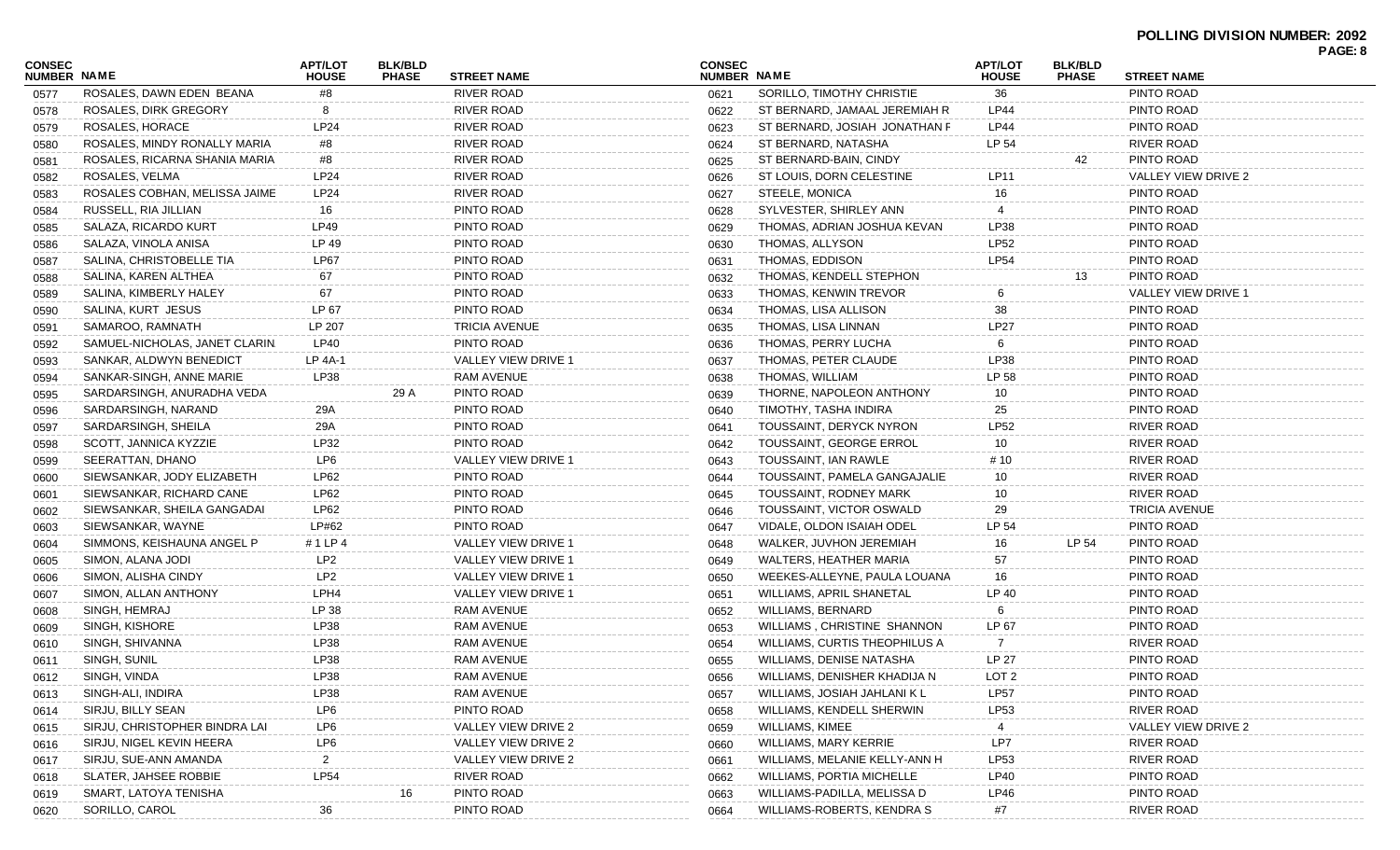| <b>CONSEC</b><br><b>NUMBER</b> | <b>NAME</b>        | <b>APT/LOT</b><br><b>HOUSE</b> | <b>BLK/BLD</b><br><b>PHASE</b> | <b>STREET NAME</b>  |
|--------------------------------|--------------------|--------------------------------|--------------------------------|---------------------|
| 0665                           | YEARWOOD, BENEDICT | P 66A.                         |                                | VALLEY VIEW DRIVE 2 |